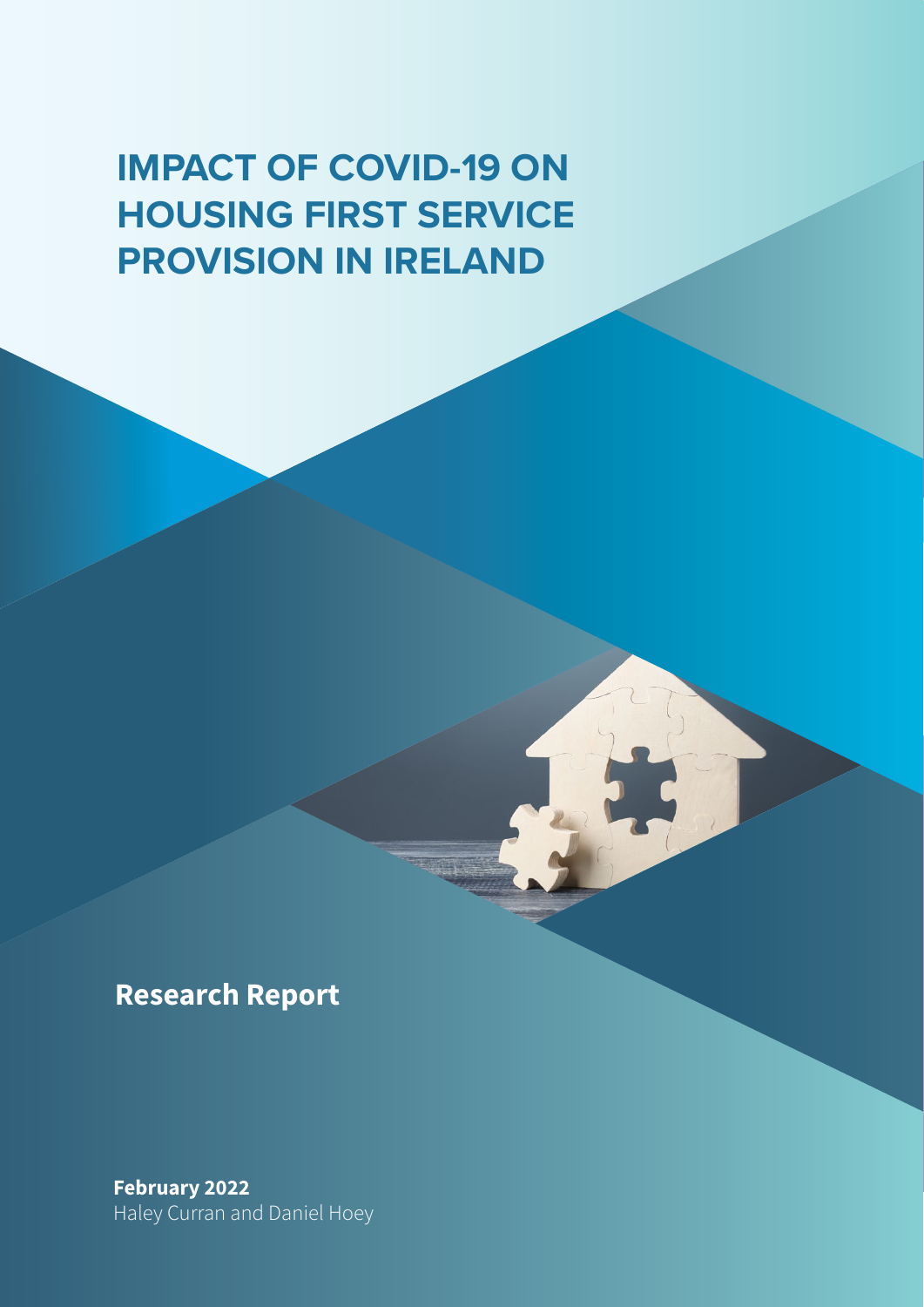ī

### **CONTENTS**

| <b>Acknowledgements</b>    |    |
|----------------------------|----|
| <b>Summary</b>             | 4  |
| <b>Background</b>          | 4  |
| <b>Methodology</b>         | 5  |
| <b>Survey Findings</b>     | 6  |
| Impact on Staff            | 6  |
| <b>Impact on Services</b>  |    |
| Recommendations from staff | 22 |
| <b>Conclusion</b>          | 25 |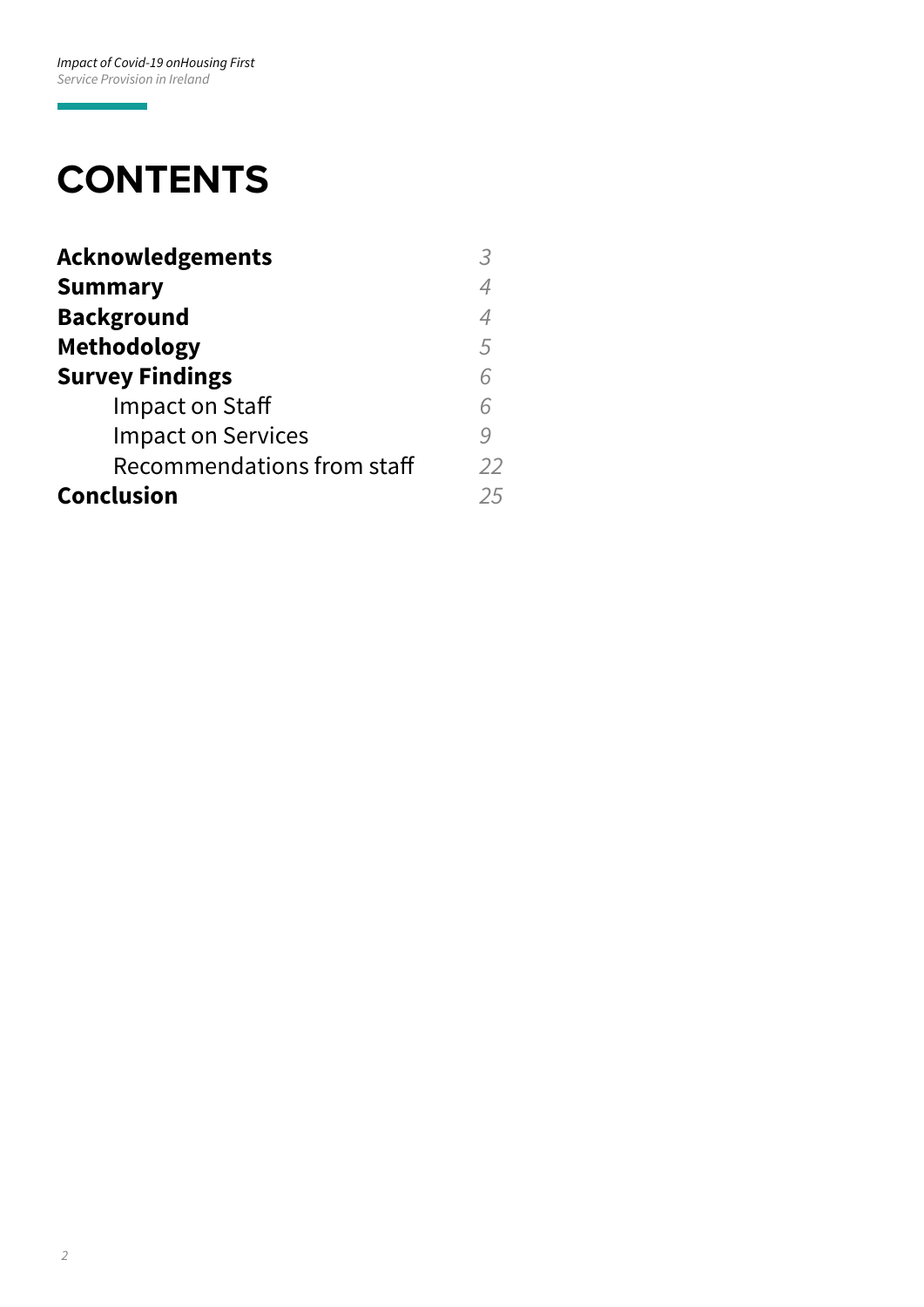## **ACKNOWLEDGEMENTS**

Sincere thanks to the Research Sub-Group for their input into the survey design. Their feedback and insight was invaluable in shaping this questionnaire. Thanks to the Housing First Platform group who also provided feedback on this report and helped to circulate the survey to their organisations. Finally, this survey would not have been possible without the Housing First staff who took part and provided insight into their experiences of providing supports and services to Housing First customers during a difficult and unprecedented time. Their dedication to their customers shines through in their answers and is a testimony to their hard work and skills.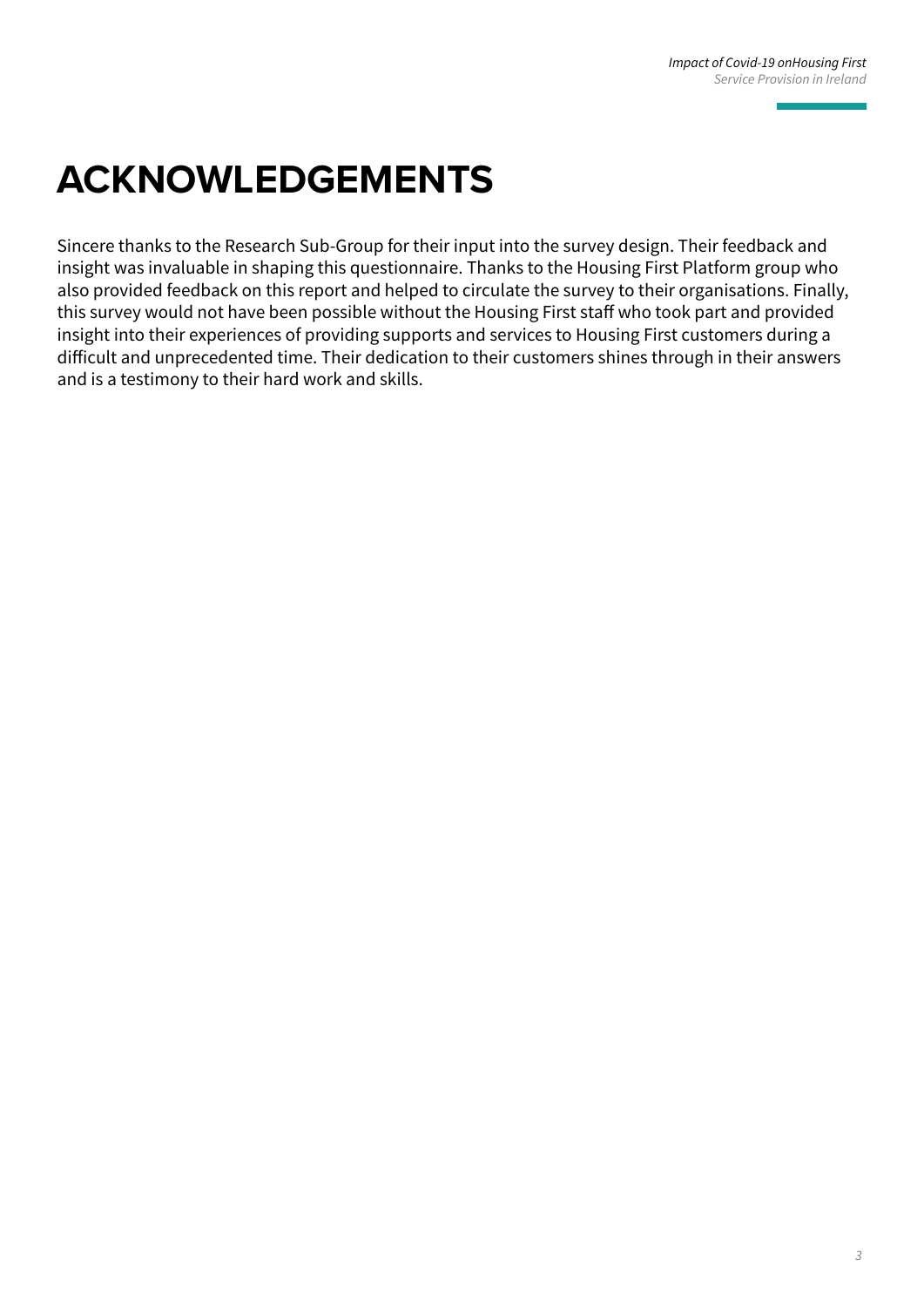# **SUMMARY**

This report looks at how Housing First services in Ireland responded to the first lock-down of the Covid-19 pandemic, based on the experiences of Housing First (HF) staff from voluntary sector HF providers across the country. Responses were received from 34 staff representing around 50% of all staff engaged in this role. The survey found that overall HF staff felt supported by their organisations during this time, that they prepared for this crisis as best they could and reacted quickly to an ever changing situation. This survey also discovered that staff adapted to the new public health guidelines and social distancing measures through using tech and other communication tools to stay in contact with other staff as well as service users. While it was found that other services disengaged at first, HF staff continued with service provision to support their caseload. HF staff reported that their ability to carry out longer home visits was impacted by lock-down measures, and some of their service users did experience a decline in community relations and disengagement from other key services (GP, mental health, substance misuse supports).

## **BACKGROUND**

While many parts of Ireland shut down amid restrictions to contain Covid-19 in March- June 2020, essential services, such as Housing First (HF), remained open and adapted quickly to the new public health and social distancing guidelines.

The relationship between HF staff and their service users is an important one, and these measures would have had an impact on the ability to carry out this complex, relationship based work, perhaps at a time most needed by HF customers. Research into the effects of these restrictions on service provision and service users is essential in helping us to understand the nature of the support provided, and how to respond to any challenges to relationships between project worker and service user. Indeed, research into this cohort, those in receipt of homeless services, was also carried out by the HSE in October 2020<sup>1</sup>. This research project will help to strengthen the HSE findings and serve to provide greater understanding to the public, NGOs, charitable organisations and public services on HF services in a Covid-19 context.

This research project was developed following discussions between the Housing First platform group2 about the value of researching and understanding the impact of Covid-19 on HF service provision. A Research Sub Group was formed comprising of representatives from Focus Ireland, Peter McVerry Trust, Simon Communities and Depaul to design a survey that would be circulated to HF front line workers nationally. This survey was finalised following input from HF experts in Focus Ireland.

*1 HSE The National Social Inclusion Office (Oct 2020), 'National COVID-19 Homeless Service User Experience Survey', https://www.hse.ie/eng/about/who/primarycare/socialinclusion/homelessness-and-addiction/ homeless-service-user-experience-survey.pdf*

*4 2 The Housing First Platform Group is comprised of members of Housing First service providers and key stakeholders*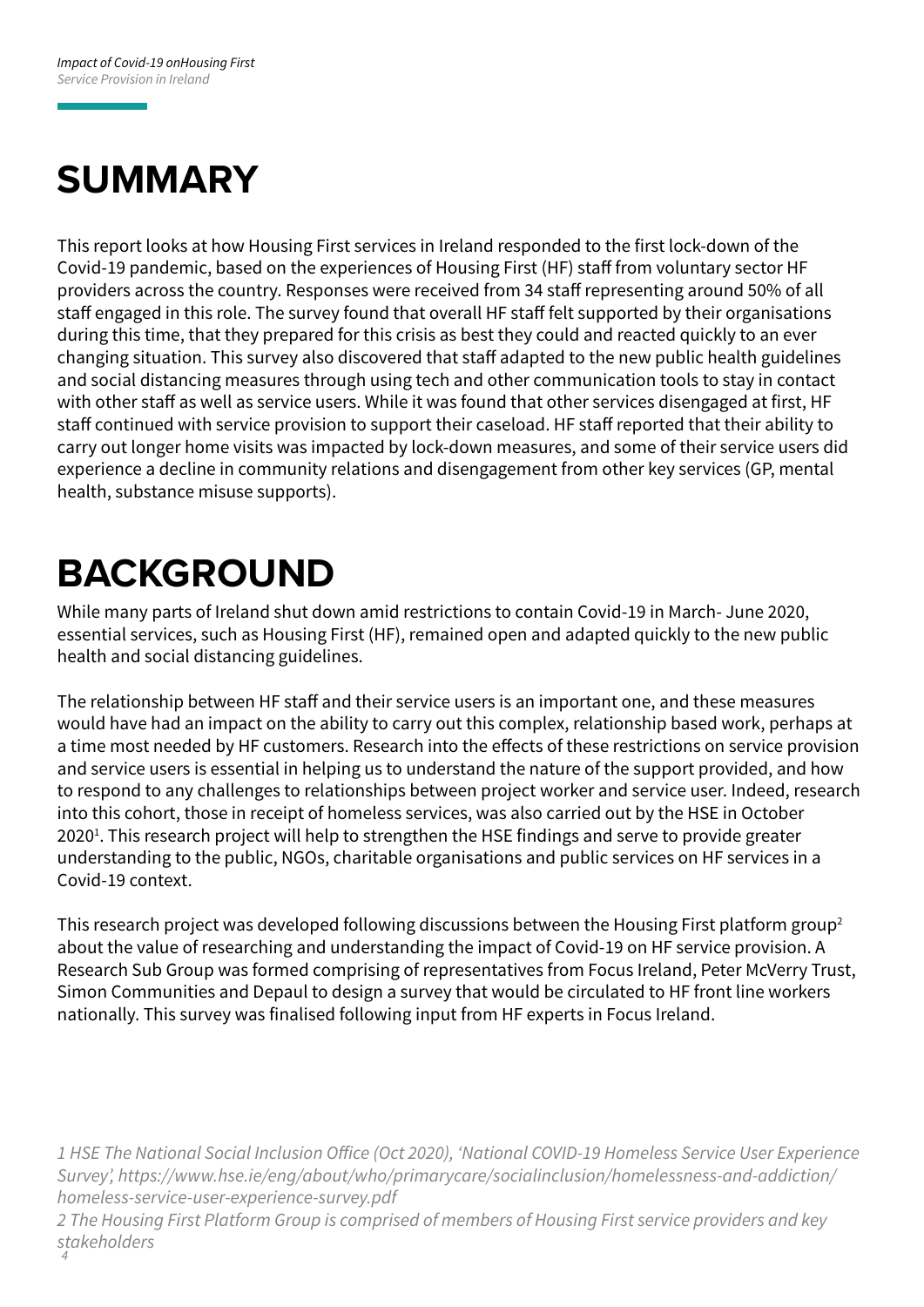## **METHODOLOGY**

This survey covered the time period of the first wave of Covid-19 and subsequent lock-down measures, between March and June 2020.

This survey was comprised of 20 questions and covered areas such as the supports and measures implemented by organisations for their staff, the experiences of staff during this time with their caseload and ability to provide support, the experiences of service users and engagement with their family, community and other services as well recommendations from HF staff on new ways of working. There was a mixture of open ended and closed questions designed to understand the experiences of project workers providing support to service users during Covid-19.

Overall, 34 participants took part in the survey, which represents just over 50% of all HF staff across the various service providers. Participants were all front line staff, dispersed across Ireland in the various regions. Their responses were kept anonymous, which had been agreed by the Research Sub Group at design phase. Therefore, data is not available by service provider or specific region. This report is a snapshot at the broad national level.

Responses were collected and analysed using Survey Monkey.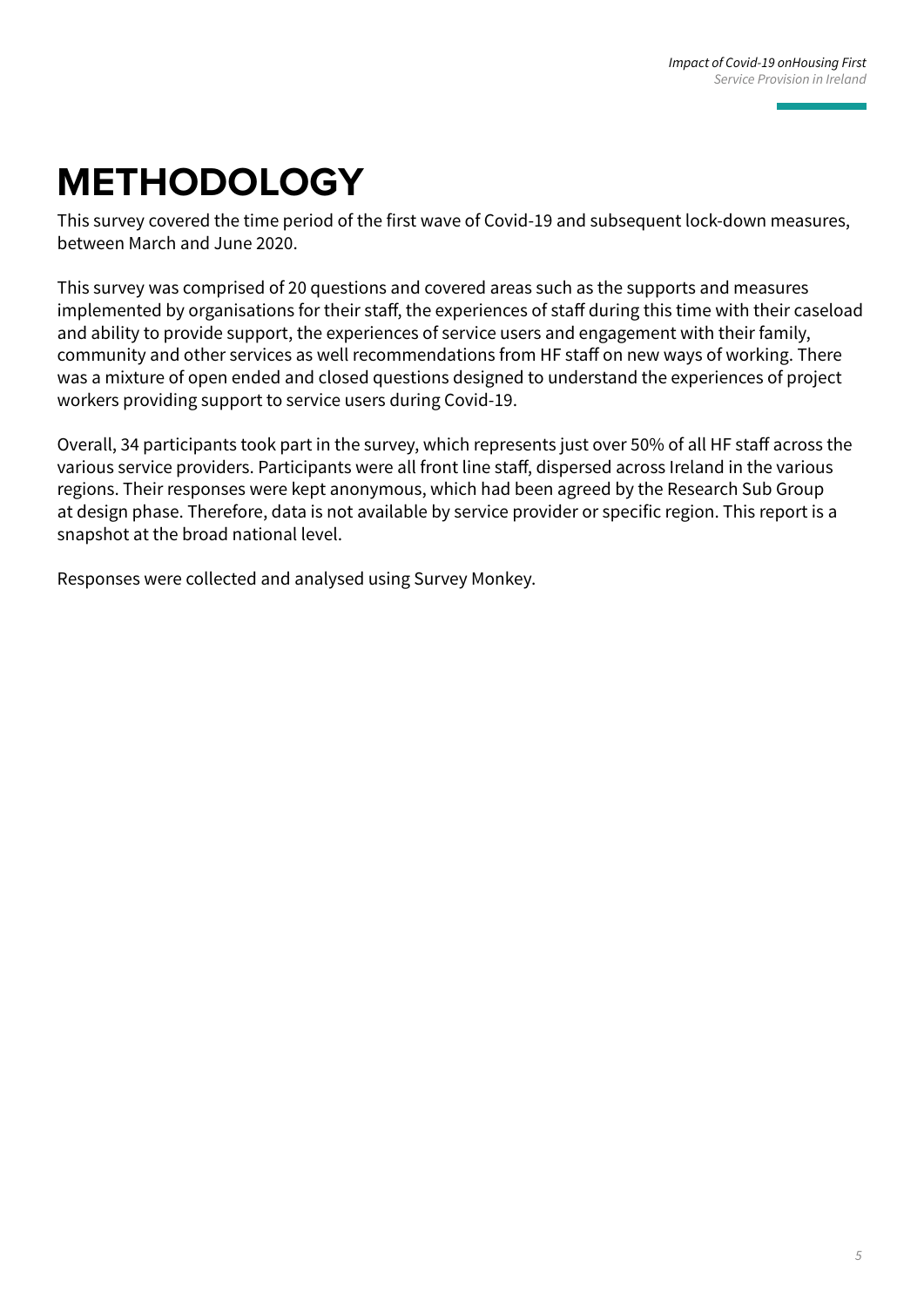# **SURVEY FINDINGS**

### IMPACT ON STAFF

This section of the report will examine the impact of Covid-19 on staff members in Housing First services. In this section questions 1-3 will be discussed and analysed.

**Q1. Which statement best describes your service's actions regarding measures taken to prepare for Covid-19?**

For this question, respondents were asked about the level of preparedness they felt in their organisation with regards to Covid-19 measures. Respondents were asked to answer in terms of the statement which best described their experiences.

*Graph 1: The level of HF staff preparedness for Covid-19*



Overall, respondents answered positively with 72% stating that they prepared as 'best they could' or that they were 'very well prepared'. 9% of respondents felt that they were 'not prepared at all'.

With regards to their organisation's actions, respondents stated that:

*"I believe we acted fast, implemented new policies accordingly, and ensured our client group were supported whilst looking after the safety of staff."*

*"I'm not sure that anyone was prepared for Covid/a global pandemic. However, as things progressed our organisation was very pro-active in managing the situation and ensuring that staff and SU's wellbeing was a priority."*

Answers were generally positive and took into account that this was an unprecedented crisis that no one was really prepared for.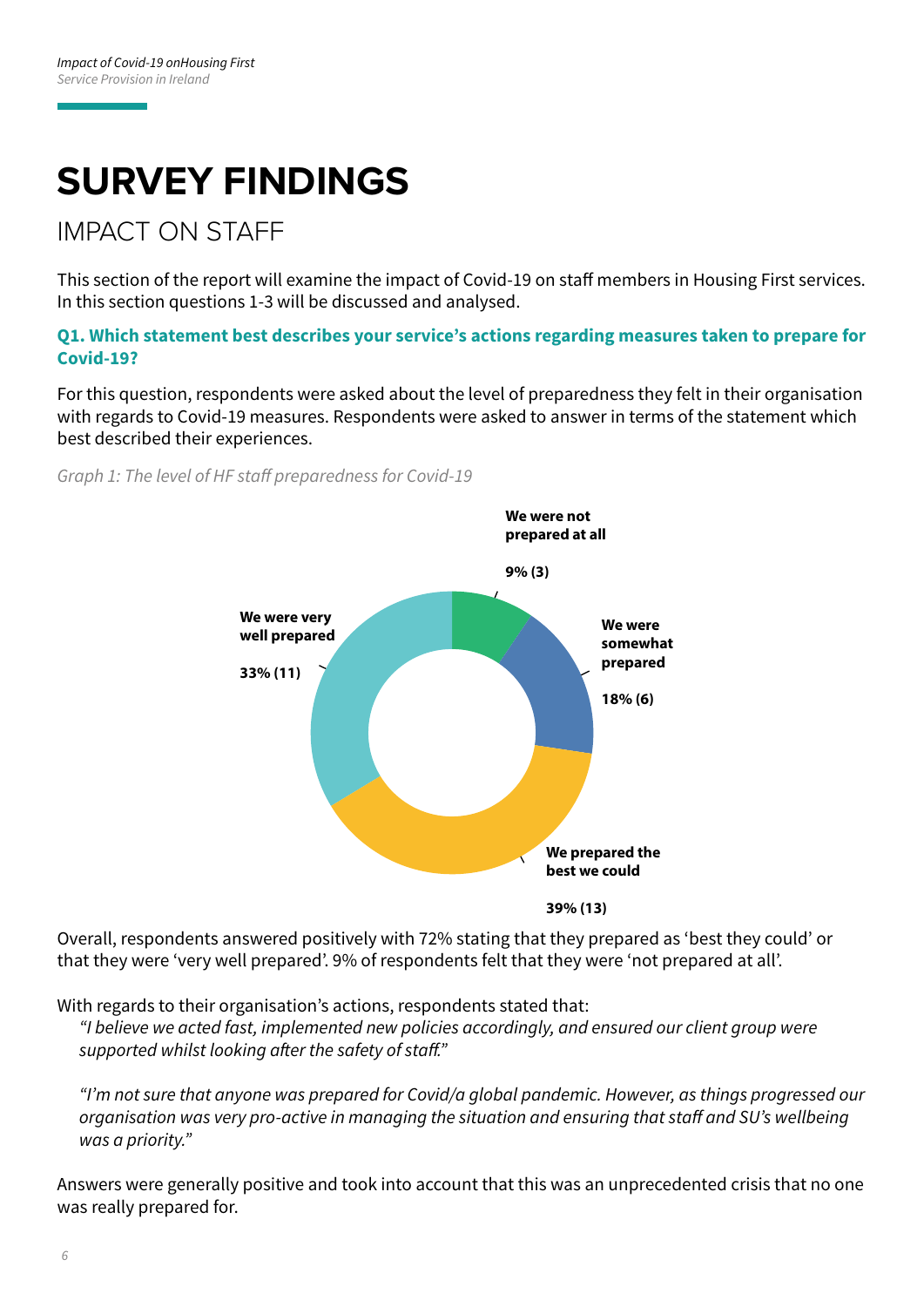#### **Q2. Please indicate the types of measures put in place to support you and your colleagues during Covid-19.**

HF staff were asked to indicate the different types of measures implemented to support them in response to Covid-19 and subsequent public health guidelines.



*Graph 2: The Covid-19 measures and supports implemented by HF organisations*

The top three measures implemented by organisations during Covid-19 included 'Covid-19 health and safety measures and working practices' (85%), 'PPE training' (82%), and 'Mental health supports' (41%). 'Increased team meetings' (29%) and 'Social activities (via Zoom, etc.) were mentioned by 27% of respondents, as supports implemented during this time.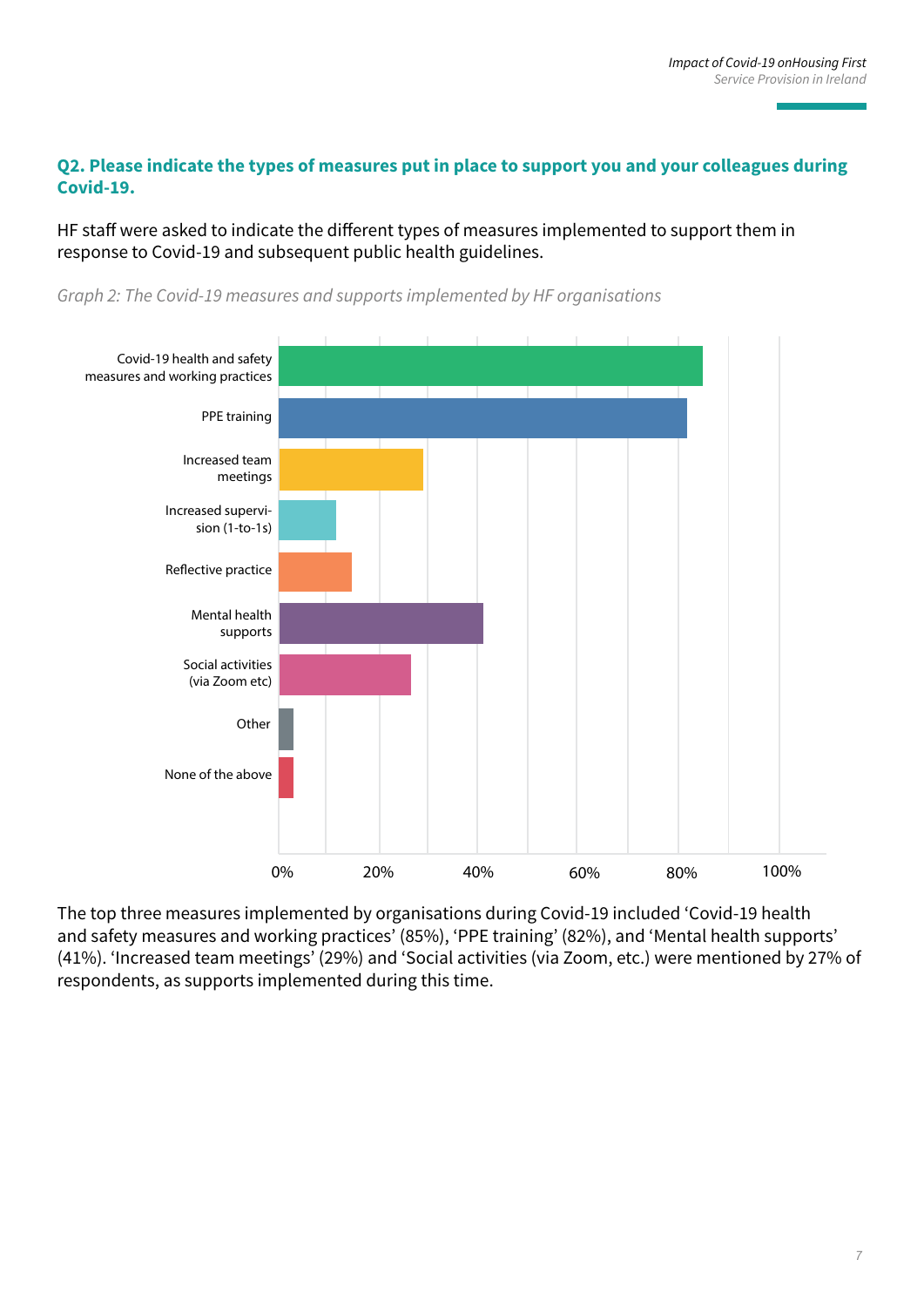#### **Q3. How satisfied are you with the measures put in place to support you and your colleagues during Covid-19?**

Respondents were asked to rate the level of satisfaction with the supports that had been implemented by their organisation during the pandemic.

*Graph 3: The level of satisfaction amongst HF staff for supports and measures implemented by their organisation during Covid-19*



Respondents were mostly positive with regards to the measures that were put in place. 67% answered that they were 'very satisfied' or 'satisfied' with these supports. Approximately 26% were 'neutral' on this question.

Respondents also pointed out the difficulties between trying to maintain contact and support for certain tenants, whilst also adhering to social distancing guidelines.

*"I feel the reality is for the very high support tenants that we support, the ability to adhere to social distancing guidelines and support them to maintain their tenancies is mostly not compatible. This is not the fault of management but just the nature of Housing First."*

Some project workers felt that that there was clear communication on supporting service users during this time and that their organisation had been proactive with measures implemented.

*"I felt clear on how best to support clients during Covid. We amended our normal routine to include less face to face support, collecting medication for people cocooning and increasing virtual supports."*

*"I think the organisation has been very proactive throughout implementing many changes to working practices (e.g. use of masks) ahead of government advice."*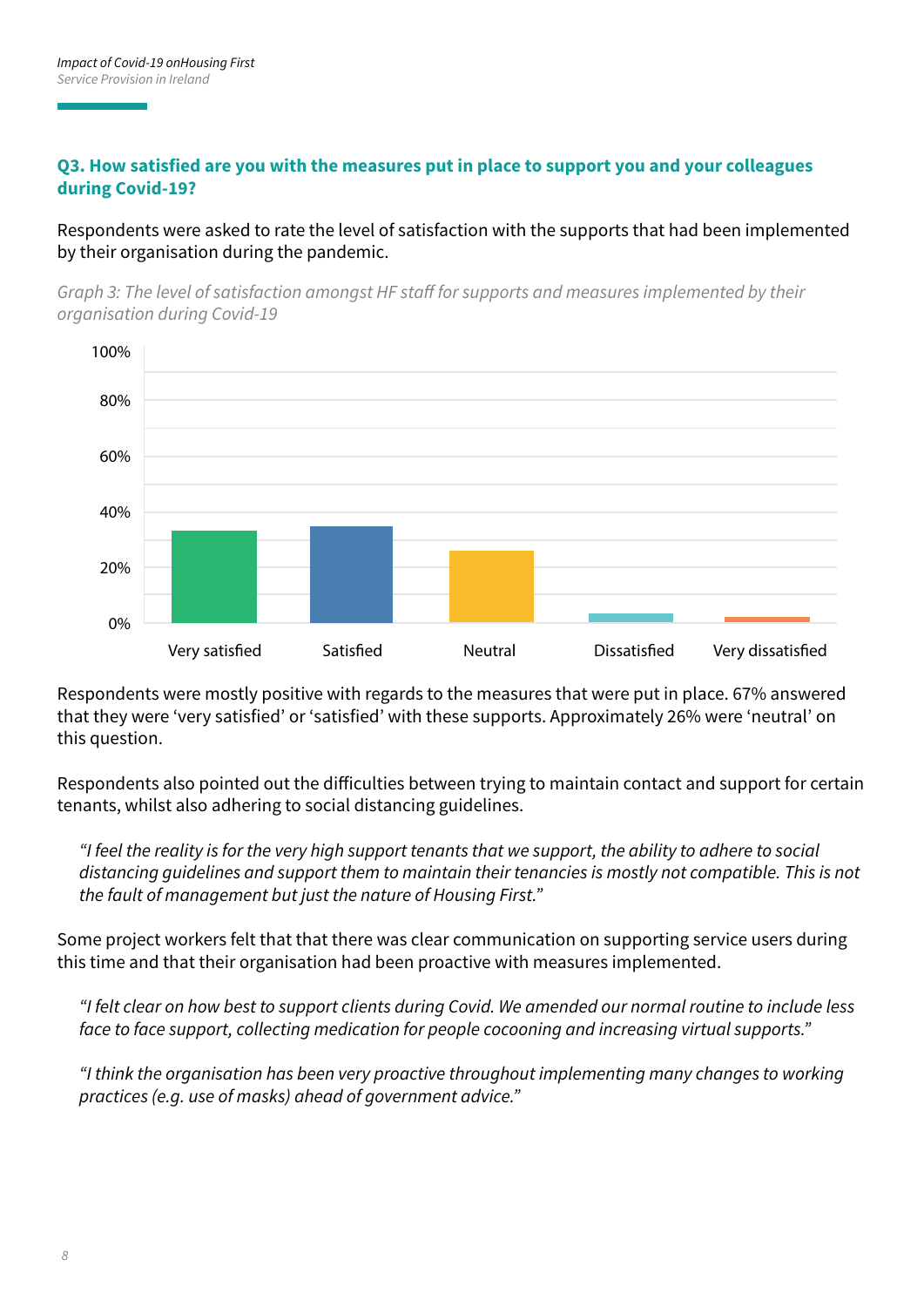### IMPACT ON SERVICES

In this section the impact on service users and service provision will be looked at and analysed in depth. This section will cover questions 4-17.

#### **Q4. How would you evaluate the impact of Covid-19 on service provision?**

Respondents to the survey were asked to evaluate the level of impact that Covid-19 had on their ability to carry out their support work.



*Graph 4: HF staff evaluation of the impact of Covid-19 on service provision*

While Covid-19 has upended many of our routines and how we live, reassuringly, 0% of HF staff responded that it had a 'severe impact' on service provision. However, 84% did report a 'moderate' or 'major' impact, which is to be expected given the extreme circumstances. 15% answered that there was only a 'minor' impact on the level of service provision.

Some respondents described their experiences of trying to deliver services during Covid-19 below, and the risk it has on the health of staff:

*"Initially when we were trying to reduce home visits etc... there was a severe impact on the tenants and their ability to maintain their homes. Therefore, the team needed to lessen strict adherence to social distancing guidelines but do so in as safe a manner as possible. Even so, risk to staff has therefore increased in order to lessen impact on the tenants."*

*"It has limited our face to face contact with service users. We have seen an increase in mental health issues which has impacted negatively on tenancy sustainment for some individuals. A lot of agencies were not taking on referrals and this impacted on our ability to provide wrap around support.*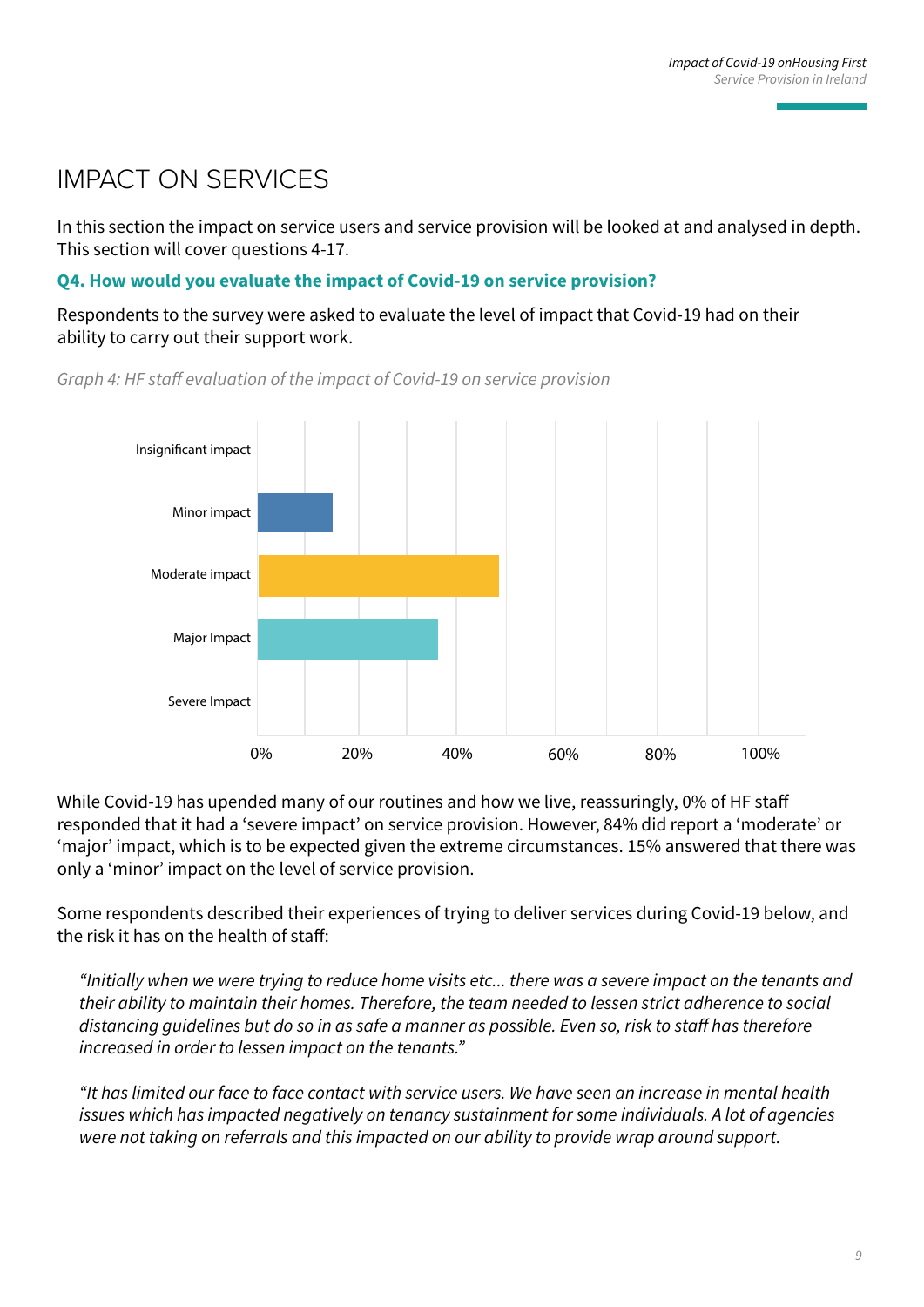#### **Q5. Which statement best describes your experience of inter-agency work throughout this period?**

For question 5, HF staff were asked their experiences of engagement levels from other organisations during Covid-19.

|  | Table 1: HF staff experience of inter-agency working during this period |  |
|--|-------------------------------------------------------------------------|--|
|--|-------------------------------------------------------------------------|--|

| <b>Answer Choices</b>                                           | <b>Responses (%)</b> |
|-----------------------------------------------------------------|----------------------|
| Services disengaged and we took on additional work              | 34                   |
| Services disengaged initially but engagement improved over time | 28                   |
| Services increased their engagement                             | 13                   |
| Other                                                           | 13                   |
| Services continued to engage as per normal                      | 9                    |
| Services disengaged and we didn't take on additional work       | 3                    |
| Total                                                           | <b>100</b>           |

Respondents answered the highest to 'services disengaged and we took on additional work' (34%), and 'services disengaged initially but engagement improved over time' (28%). From these responses we can see that according to this group, there was a level of disengagement from other services, which then impacted on service users and the workload of staff. This is explained further in their statements below:

*"Probation were only available via telephone and some other agencies were only working from home or were limited in their capacity to physically meet with clients."*

*"In some situations it was easier to contact services when staff were working from home. However, overall I think a lot of services were providing minimal services. For example, day drop in services as social distancing could not be implemented."*

*"Some services disengaged or stopped taking on referrals which impacted on our workload and responsibilities. However, communication and interagency relationships have improved during this time. Everyone is working together for the benefit of the service users."*

*"It felt very much like we were left to do much more of the support element for our Service Users, most external agencies started working from home and contact was only via telephone. However, things improved when other agencies started to use platforms such as Zoom for meetings etc."*

While there were difficulties at the beginning of the pandemic and the resulting government restrictions, services did adapt to these changes and in this survey 22% of respondents answered that 'services continued to engage as per normal' (9%) and 'services increased their engagement' (13%).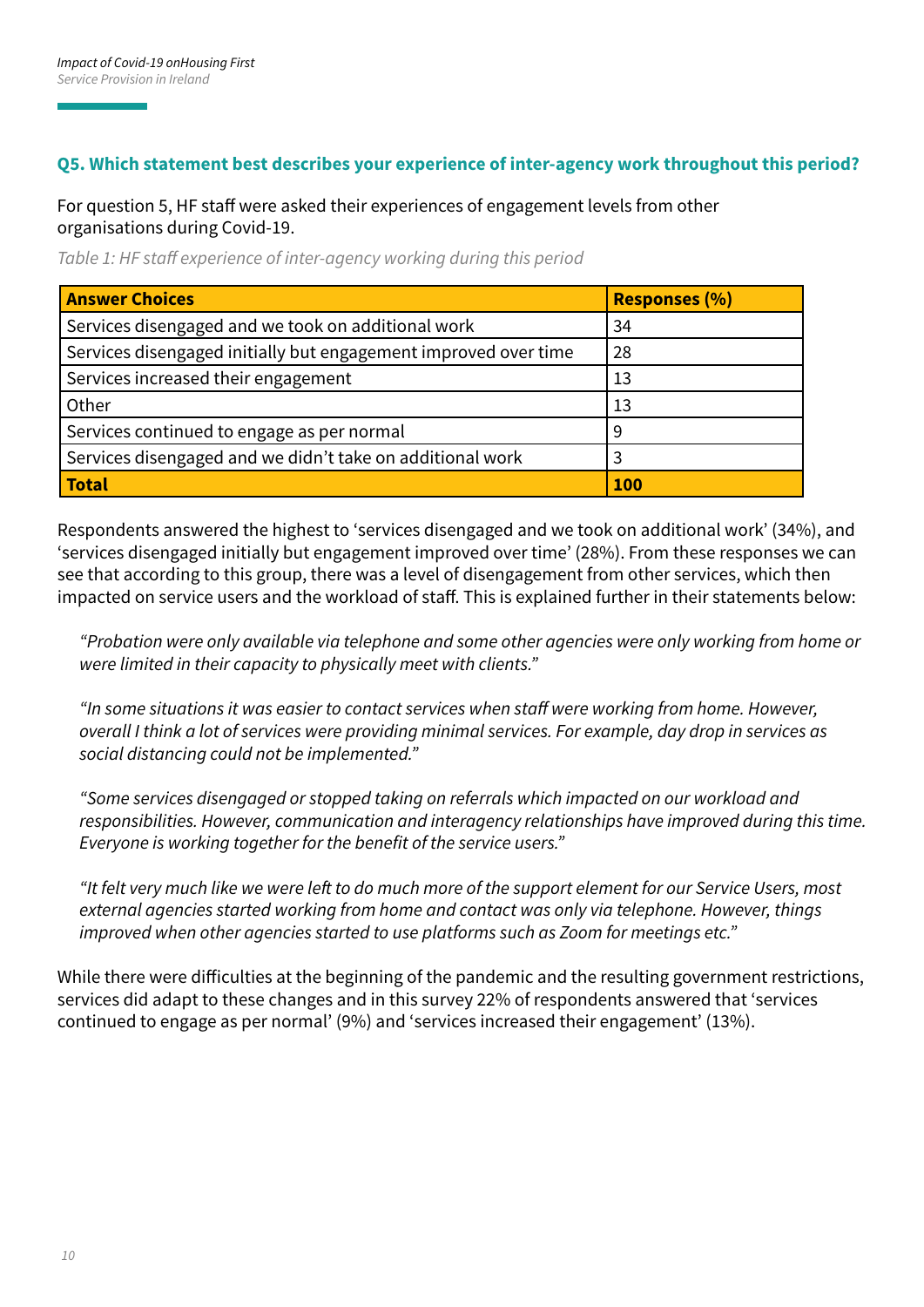#### **Q6. To what extent has Covid-19 impacted on the ability to carry out home visits?**

For this question, respondents were asked to what extent Covid-19 has impacted on the ability to carry out home visits with service users – had home visits continued as normal, decreased, or ceased entirely. Recognising that service users are a diverse group, respondents were instructed to answer in terms of the percentage of service users on their caseload, from 100% to 0%.

*Table 2: Impact on ability to carry out home visits with service users, by number of respondents*

| <b>Percentage of</b><br><b>Service Users</b> | <b>Home visits continued as</b><br>per normal (n respondents) | <b>Home visits decreased</b><br>(n respondents) | <b>Home visits ceased</b><br>entirely (n respondents) |
|----------------------------------------------|---------------------------------------------------------------|-------------------------------------------------|-------------------------------------------------------|
| 100% (All)                                   | 10                                                            |                                                 |                                                       |
| 75% (Most)                                   | 8                                                             |                                                 | U                                                     |
| 50% (Half)                                   |                                                               | 10                                              |                                                       |
| 25% (Some)                                   |                                                               | 8                                               |                                                       |
| 0% (None)                                    |                                                               |                                                 | 11                                                    |
| <b>NA</b>                                    |                                                               | 6                                               | 18                                                    |
| <b>Total</b>                                 | 34                                                            | 34                                              | 34                                                    |

Responses to this question show that the impact of Covid-19 on the ability to carry out **home visits continued as normal for the majority of respondents**. For 18 (53%) respondents they were able to carry out home visits with all or most of their service users, with home visits decreasing for 7 (21%) respondents for all or most of their caseload. There were 0 number of respondents that stated that their home visits ceased entirely for 75-100% of their service users.

#### **Q7. To what extent has Covid-19 impacted on the amount of time spent with service users during home visits?**

For question 7, respondents were asked to what extent has Covid-19 impacted on the amount of time spent with service users during home visits – had time spent increased, remained the same or decreased. Respondents were instructed to answer in terms of the percentage of service users on their caseload, from 100% to 0%.

| <b>Percentage of</b><br><b>Service Users</b> | <b>Increase in time spent</b><br>(n respondents) | No change in time spent<br>(n respondents) | <b>Decrease in time spent</b><br>(n respondents) |
|----------------------------------------------|--------------------------------------------------|--------------------------------------------|--------------------------------------------------|
| 100% (All)                                   |                                                  |                                            | b                                                |
| 75% (Most)                                   |                                                  |                                            |                                                  |
| 50% (Half)                                   | 6                                                |                                            | 9                                                |
| 25% (Some)                                   |                                                  |                                            |                                                  |
| 0% (None)                                    | ŢΤ                                               |                                            |                                                  |
| <b>NA</b>                                    | 10                                               |                                            | 6                                                |
| <b>Total</b>                                 | 34                                               | 34                                         | 34                                               |

*Table 3: Impact on time spent during home visits with service users, by number of respondents*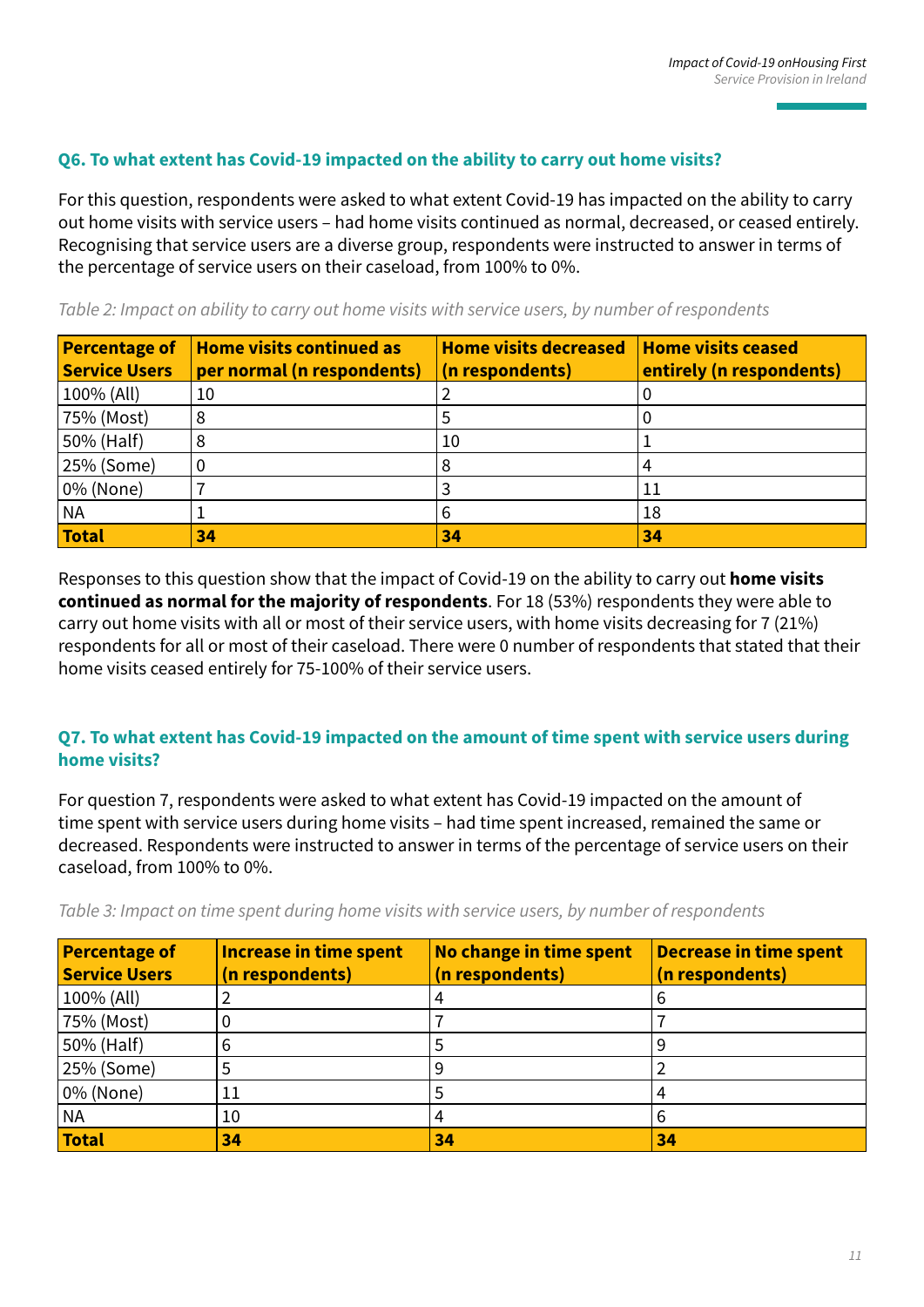Responses to the question show that the impact of Covid-19 on **time spent with service users during home visits was experienced in terms of a general decrease**. Key data shows that 13 respondents (38%) reported a decrease in time spent during home visitation for either all or most service users on their caseload. While 9 respondents (26%) reported a decrease for half of services users. Only 2 (6%) respondents reported that time spent on home visits increased for all service users on their caseload, while 6 (17%) respondents reported an increase for half of the service users.

#### **Q8. Please indicate how changes to home visitation routines impacted on support plans and relationships with service users.**

In this part of the survey, HF staff were asked to what extent has Covid-19 impacted on the changes to home visit routines and the support plans and relationships with service users- was the impact negative, no change or positive. Respondents were instructed to answer in terms of the percentage of service users on their caseload, from 100% to 0%.

*Table 4: Impact on support plans and relationships with service users, by number of respondents \* Discrepancy from Survey Monkey data, adding up to 35, but only 34 participants took part*

| <b>Percentage</b><br>of Service<br><b>Users</b> | <b>Very negative</b><br>impact (n<br>respondents) | <b>Negative</b><br>impact (n<br>respondents) | <b>No change</b><br>(n<br>respondents) | <b>Positive</b><br>impact (n<br>respondents) | <b>Very positive</b><br>impact<br>(n respondents) |
|-------------------------------------------------|---------------------------------------------------|----------------------------------------------|----------------------------------------|----------------------------------------------|---------------------------------------------------|
| 100% (All)                                      | 3                                                 |                                              | 6                                      |                                              |                                                   |
| 75% (Most)                                      | $\overline{2}$                                    | 4                                            | 5                                      |                                              |                                                   |
| 50% (Half)                                      | 4                                                 | 9                                            | 9                                      |                                              |                                                   |
| 25% (Some)                                      | 5                                                 | 5                                            |                                        |                                              |                                                   |
| 0% (None)                                       | 11                                                | 6                                            | 6                                      | 15                                           | 16                                                |
| <b>NA</b>                                       | 10                                                | 9                                            | 6                                      | 10                                           | 14                                                |
| <b>Total</b>                                    | $34*$                                             | 34                                           | 34                                     | 34                                           | 34                                                |

From the responses in Table 3, **the overall impact on support plans and relationships with service users seemed to vary** from no change, with 11 (32%) respondents stating no change with all or most of their caseload, to 5 (15%) respondents reporting a very negative impact, and 5 (15%) reporting a negative impact with 75-100% on their service users and their support plans.

**There were very little positive impacts associated with the changes in home visitation routines and the relationships with service users.** 15 (44%) respondents reported that none (0%) of their caseload had had a positive impact from these changes to home visitation routines, while 16 (47%) reported the same for their caseload for very positive impact.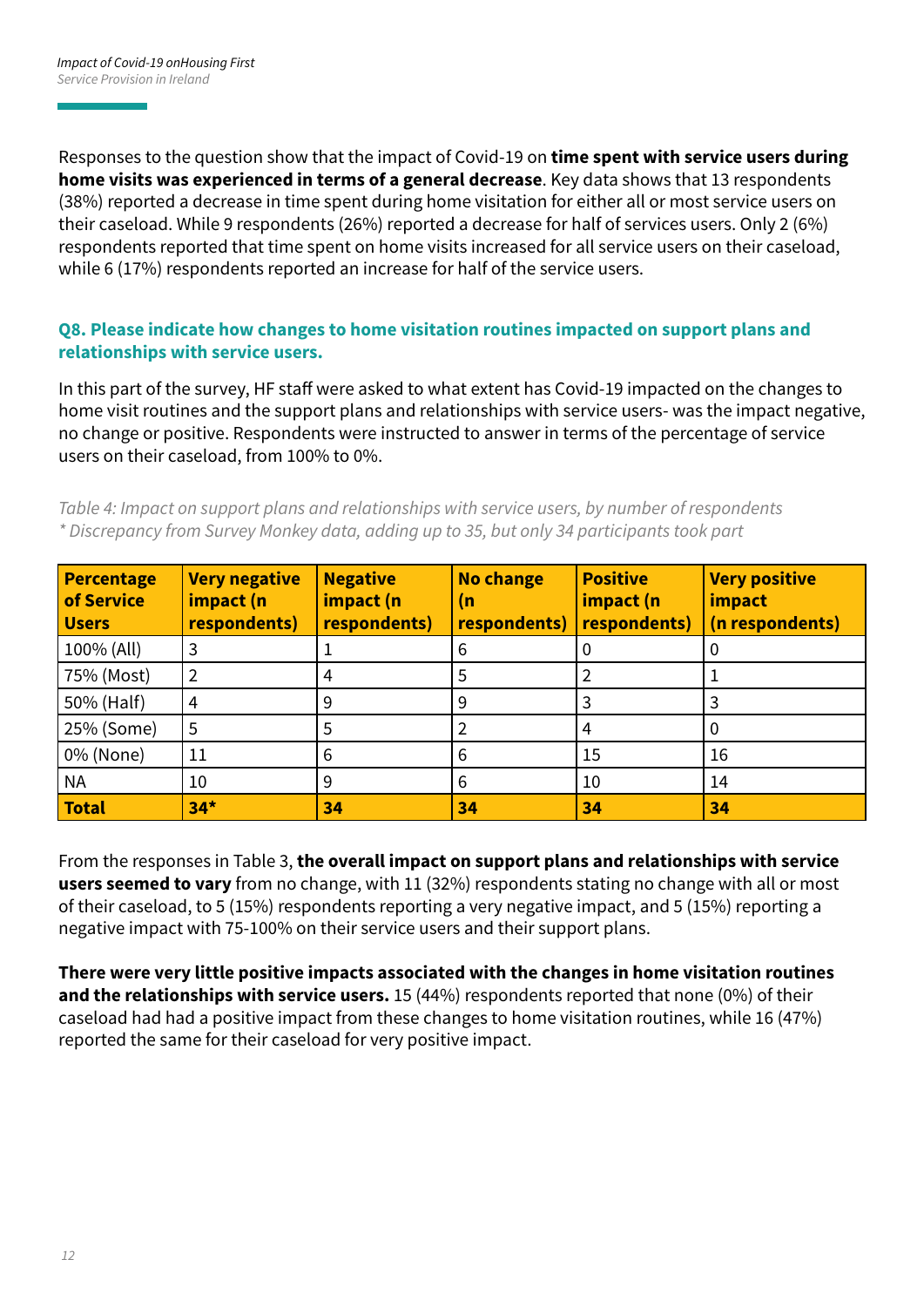#### **Q9. Please indicate any different methods of communicating you took up with service users generally during this period.**

For this question, respondents were asked to what extent Covid-19 has impacted on the ability to carry out home visits with service users – had home visits continued as normal, decreased, or ceased entirely. Recognising that service users are a diverse group, respondents were instructed to answer in terms of the percentage of service users on their caseload, from 100% to 0%.



*Graph 5: Communication tools used by HF staff to contact service users during this period*

Phone calls (97%) and Text messages (74%) were the most popular forms of communication with service users during this time. Online video calls (47%) were also used as a way of maintaining contact and checking in from staff.

These communication tools were viewed as a vital way of checking in with service users and alleviating some of the isolation as a result of the restrictions and lock-down.

*"We have increased number of phone contacts especially during the initial period but once resumed normal home visits (after a few weeks), it has been business as usual just with more PPE."*

*"While we would always do phone calls, this did increase to ensure our clients felt supported and not isolated during this period."*

Staff also stated that once restrictions allowed they also carried out socially distanced appointments with service users.

*"Would visit weekly at a distance for under 15 minutes. Used this time for something positive, tea and a biscuit, jigsaw, crosswords etc. Checked in with everyone daily via phone to ensure they felt supported."*

*"Arranged socially distanced appointments in local day center."*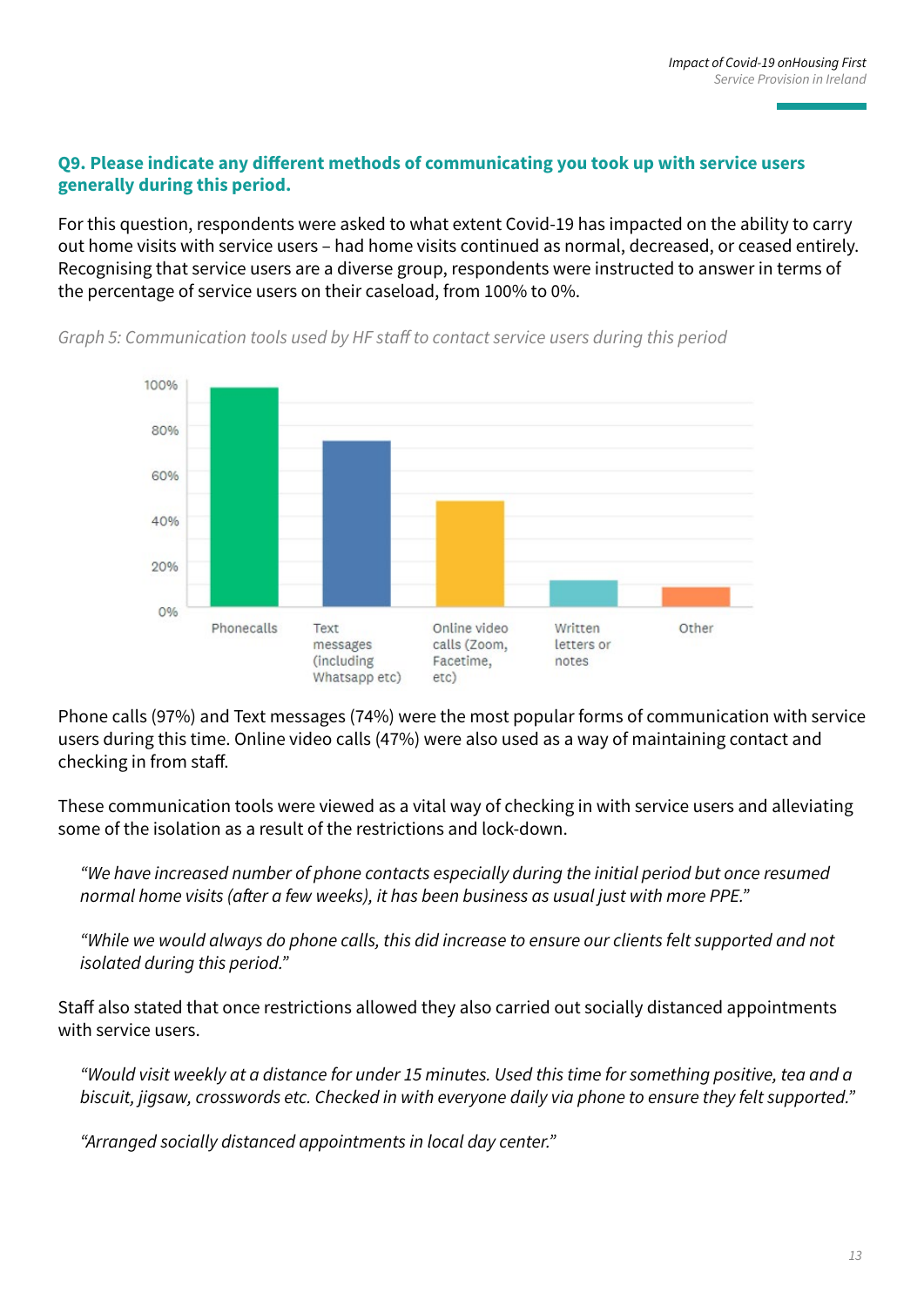#### **Q10. Please indicate how these different methods of communication worked for you generally.**

This question in the survey supplemented Q9, and asked respondents to indicate the communication tool that worked best for them when trying to maintain contact with service users.



*Graph 6: Rating by HF staff on how effective these communication tools were with service users*

Question 10 provided a follow up in determining how these communication methods worked for staff in maintaining quality contact with their service users.

Phone calls appeared to be the most effective in maintaining contact between project workers and service users, with 97% of respondents stating that they worked 'very well' (56%), or 'well' (41%). Text messages were also a popular method of communication, and 66% of project workers felt that they worked 'very well', or 'well'.

While Video calls were also viewed as a positive way of communicating with service users, 18% of respondents felt they worked 'very well', and 24% said 'well', there were some concerns as not all service users had access to a Smart phone for video calls.

*"Some people did not have smart phones so video calls were not possible."*

*"Majority of contact was via phone call. Vast majority of SU's did not have access to video calls."*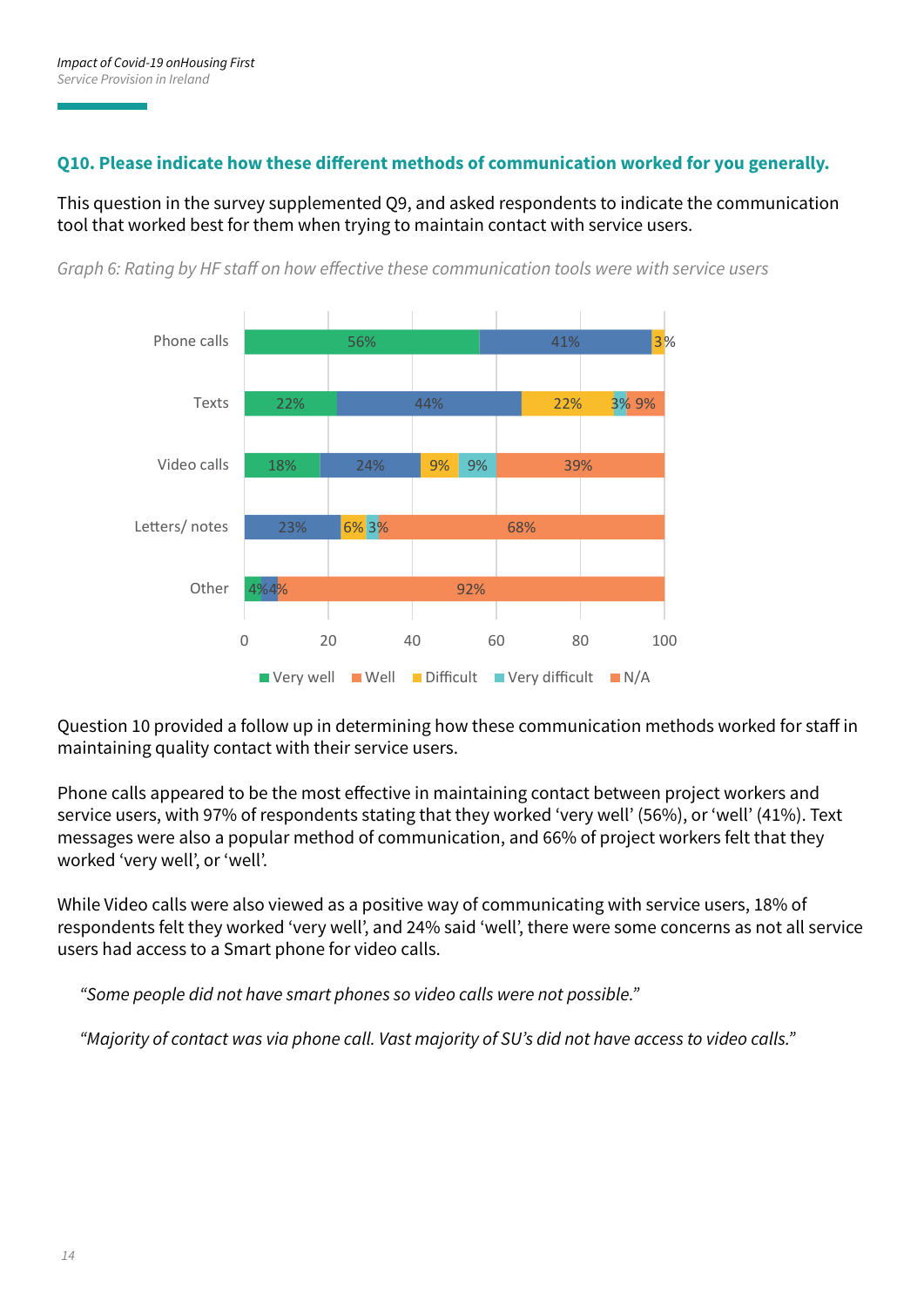#### **Q11. Please indicate any resources or additional materials acquired to facilitate new ways of communicating and adapting support plans.**

Again, this question is related to Q9 and Q10, and asks respondents to indicate any additional resources that would enable them to engage more with service users and help support their work.



*Graph 7: Types of communication tools used by HF staff*

Not surprisingly, mobile phones were flagged by 30 respondents (88%), as a resource needed in order to adapt to this new way of working, whilst still providing support to service users. Laptops or tablets (47%) were another piece of technology that was mentioned as being an important resource to continue with support plans and working more generally.

*"As a team we have begun using zoom etc... for team meetings and mobile phones for morning handover."*

*"If all participants had smartphones it would help with video calls."*

*"We used different online forums such as conference calls for clients and also Teams for video calls with professionals too."*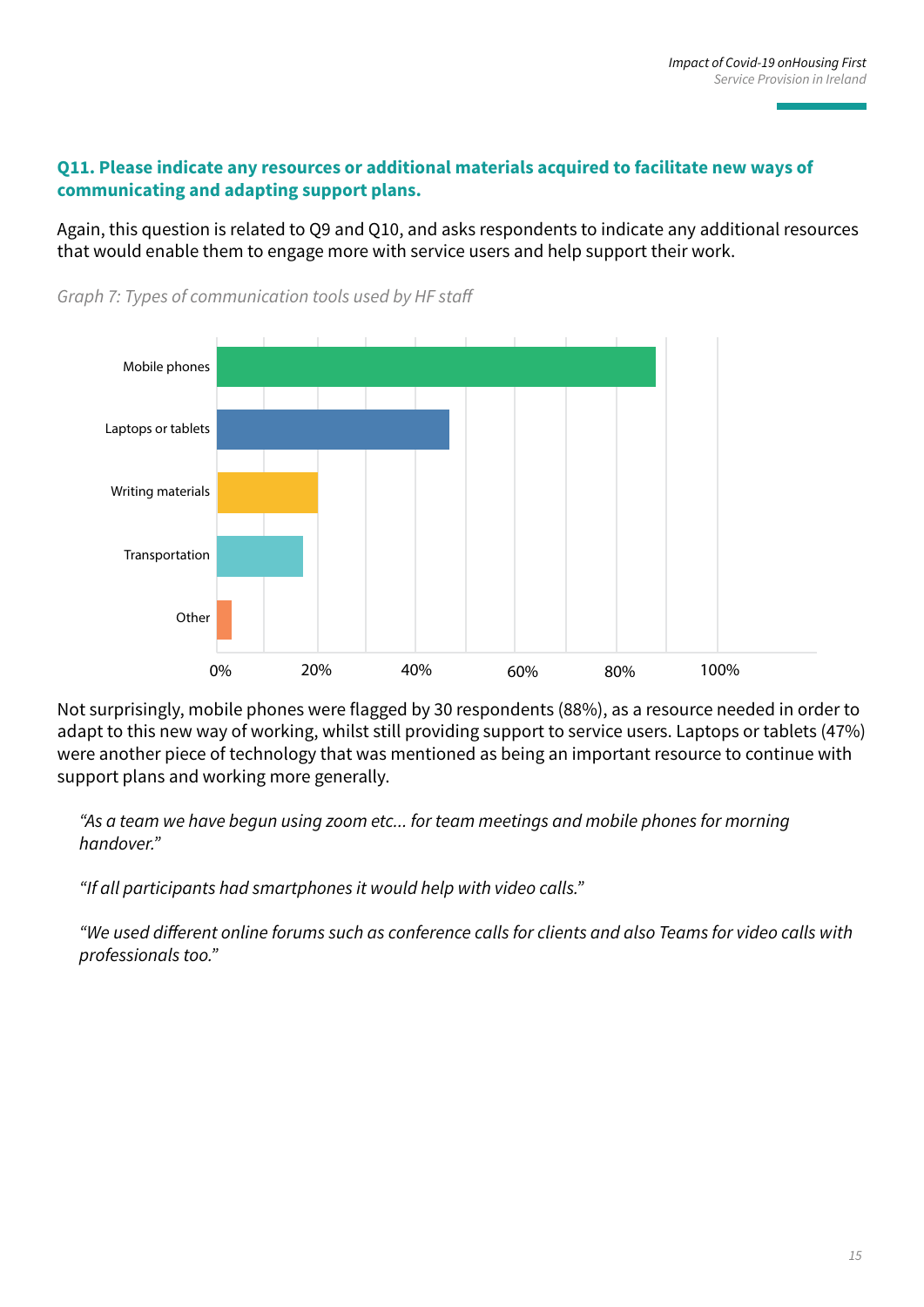#### **Q12. Please indicate your experience of the level of service user compliance with public health guidelines. Round up to the nearest %.**

In this question, HF staff were asked to what extent their service users have been complying with public health guidelines- was there high, medium or low levels of compliance with their caseload. Respondents were instructed to answer in terms of the percentage of service users on their caseload, from 100% to 0%.

*Table 5: level of service user compliance with public health guidelines during Covid-19 by number of respondents*

*\* Discrepancy from Survey Monkey data, adding up to 35, but only 34 participants took part*

| <b>Percentage of</b><br><b>Service Users</b> | <b>High Compliance   Medium</b><br>(n respondents) | <b>Compliance</b><br>(n respondents) | <b>Low Compliance</b><br>(n respondents) | <b>Zero Compliance</b><br>(n respondents) |
|----------------------------------------------|----------------------------------------------------|--------------------------------------|------------------------------------------|-------------------------------------------|
| 100% (All)                                   | 4                                                  |                                      |                                          |                                           |
| 75% (Most)                                   | 6                                                  | 5                                    | 4                                        |                                           |
| 50% (Half)                                   | 9                                                  | 13                                   | 4                                        |                                           |
| 25% (Some)                                   | 8                                                  | 10                                   | 13                                       | 6                                         |
| 0% (None)                                    | 3                                                  |                                      | 4                                        | 9                                         |
| <b>NA</b>                                    | 5                                                  | 5                                    | 8                                        | 16                                        |
| <b>Total</b>                                 | $34*$                                              | $34*$                                | 34                                       | 34                                        |

#### Responses to the question show that the level of **service user compliance with public health guidelines during Covid-19 was generally medium to high**.

19 (56%) respondents reported that there was high compliance amongst 50-100% of their caseload during this time. 19 respondents also stated that there was medium compliance amongst 50-100% of their service users. 10(29%) respondents stated that there were medium compliance rates for a quarter of their caseload, while 13 (38%) reported low compliance for a quarter of their service users. 5 (15%) respondents stated that there was low compliance for most of their caseload, while only 2 (6%) reported zero compliance for 75-100% of their service users.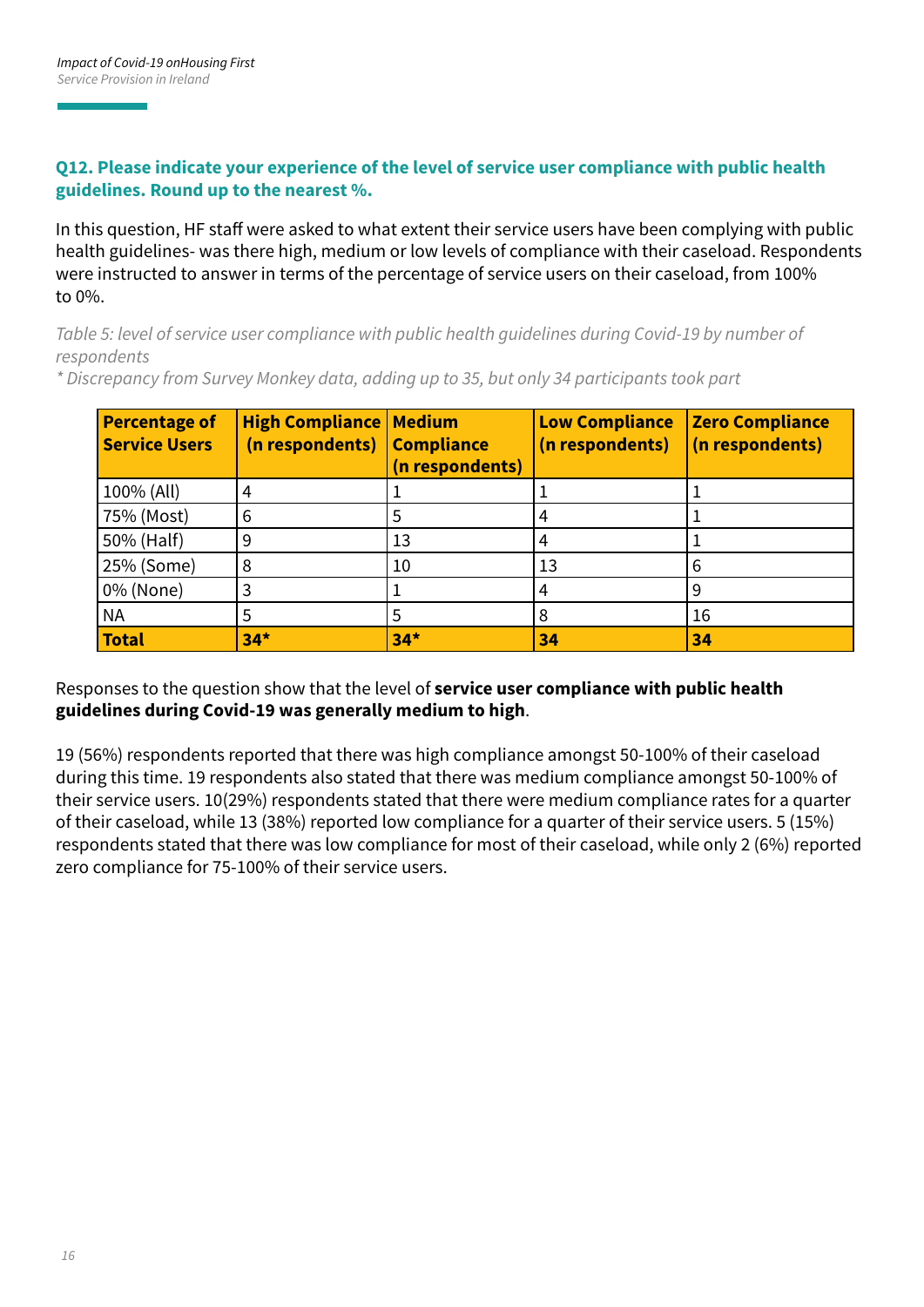#### **Q13. Please indicate your experience of the level of change during Covid-19 (the last 7-8 months) in regard to the incidents listed below.**

In the table below, respondents were asked to indicate the changes in incidents and behaviour with their caseloads during the period of the pandemic.

|  | Table 6: Change in levels of incidents during Covid-19 |
|--|--------------------------------------------------------|
|  |                                                        |

| <b>Incidents</b>                     | <b>Significant</b><br>increase<br>(n respondents) | <b>Marginal</b><br>increase<br>(n)<br>respondents) | <b>No change</b><br>(n)<br>respondents) | <b>Marginal</b><br>decrease<br>(n)<br>respondents) | <b>Significant</b><br>decrease<br>(n)<br>respondents) |
|--------------------------------------|---------------------------------------------------|----------------------------------------------------|-----------------------------------------|----------------------------------------------------|-------------------------------------------------------|
| ASB/estate<br>management<br>concerns | 8                                                 | 12                                                 | 11                                      | $\mathbf{1}$                                       | $\mathbf 1$                                           |
| Substance<br>misuse                  | 8                                                 | 16                                                 | 8                                       | $\mathbf{1}$                                       | $\overline{0}$                                        |
| Relapse                              | 6                                                 | 15                                                 | 12                                      | $\mathbf 0$                                        | $\mathbf 0$                                           |
| Overdose<br>intentional              | $\overline{2}$                                    | 8                                                  | 22                                      | $\mathbf{1}$                                       | $\overline{0}$                                        |
| Overdose<br>accidental               | $\overline{2}$                                    | 9                                                  | 22                                      | $\mathbf 0$                                        | $\mathbf 0$                                           |
| Domestic<br>violence                 | $\overline{4}$                                    | 11                                                 | 18                                      | $\mathbf 0$                                        | $\mathbf 0$                                           |
| Self-harm                            | 3                                                 | 13                                                 | 17                                      | $\mathbf 0$                                        | $\mathbf 0$                                           |
| Suicidal<br>ideation                 | $\overline{4}$                                    | 15                                                 | 14                                      | $\mathbf 0$                                        | $\overline{0}$                                        |
| Suicide<br>attempt                   | $\overline{1}$                                    | 9                                                  | 23                                      | $\mathbf 0$                                        | $\overline{0}$                                        |
| Presentation to<br>A&E               | $\overline{2}$                                    | 14                                                 | 15                                      | $\mathbf 1$                                        | $\mathbf 1$                                           |
| <b>Total</b>                         | 33                                                | 33                                                 | 33                                      | 33                                                 | 33                                                    |

The highest increases in incidents related to:

- **• Substance misuse**, with 24 (73%) respondents reporting some kind of increase in these issues (24% significant increase, 48% marginal increase).
- **• Relapse**, with 21 (63%) respondents reporting some kind of increase in these issues (18% significant increase, 45% marginal increase).
- **• ASB/ estate management**, with 20 (60%) respondents reporting some kind of increase in these issues (24% significant increase, 36% marginal increase).
- **• Suicidal ideation**, with 19 (57%) respondents reporting some kind of increase in these issues (12% significant increase, 45% marginal increase).

There were no reported changes for 'Suicide attempt' (70%), 'Overdose intentional' (67%), and 'Overdose accidental' (67%).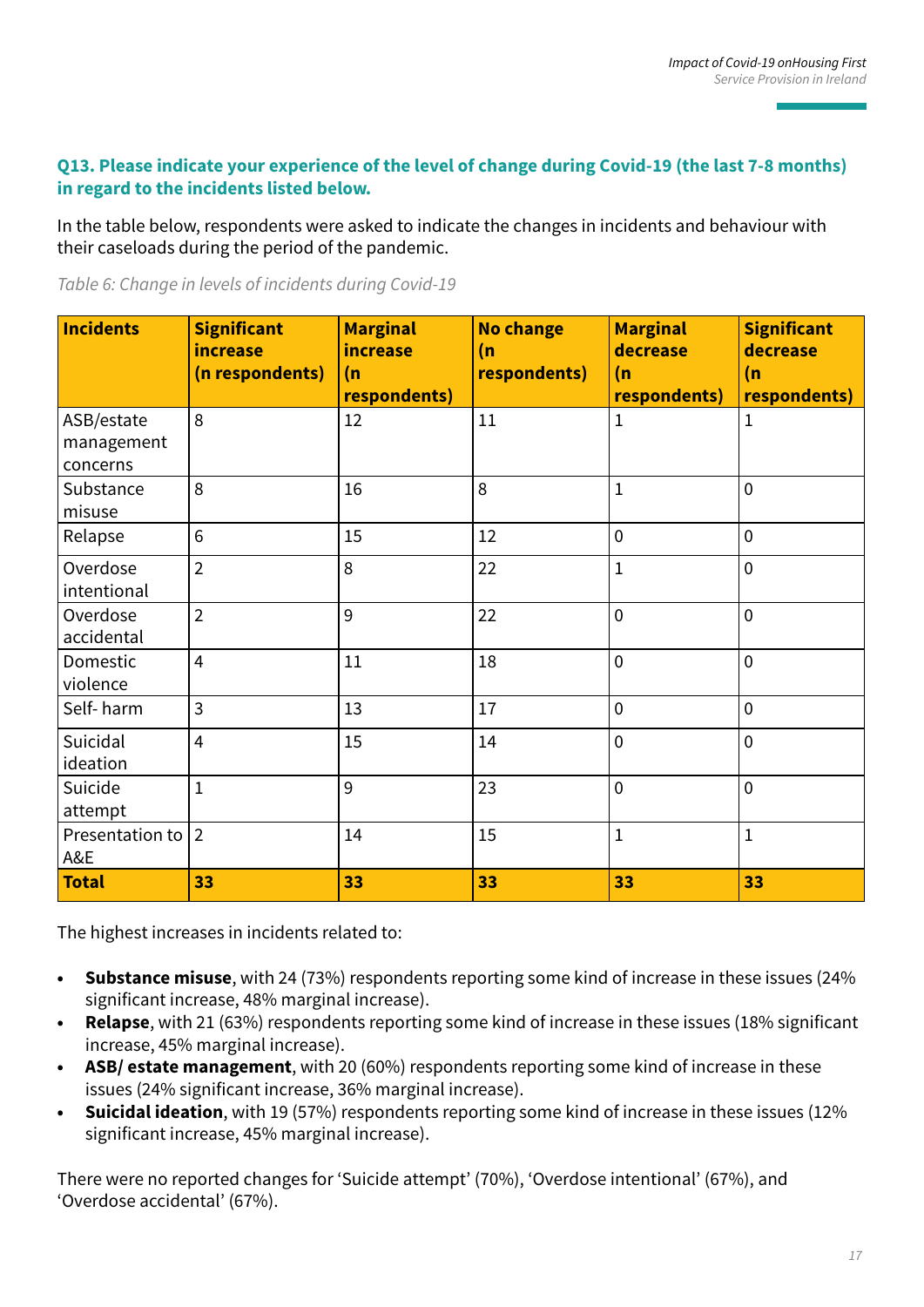#### **Q14. Please indicate the level of change in regard to levels of contact service users had with family members throughout the period.**

For this question, respondents were asked to what extent the level of contact between service users and their family members had changed during Covid-19 - was there an increase, decrease, or did the levels stay the same. Respondents were instructed to answer in terms of the percentage of service users on their caseload, from 100% to 0%.

*Table 7: level of change in contact servicer users had with family members, by number of respondents \* Discrepancy from Survey Monkey data, adding up to 35, but only 34 participants took part*

| $\frac{9}{6}$ of<br><b>Service</b><br><b>Users</b> | <b>Contact</b><br><b>increased</b><br>signif.<br>(n resp.) | <b>Contact</b><br><b>increased</b><br>margin.<br>(n resp.) | <b>No change</b><br>$(n$ resp.) | <b>Contact</b><br>decreased<br>margin.<br>(n resp.) | <b>Contact</b><br>decreased<br>signif.<br>(n resp.) | <b>Not applicable</b><br>$(n$ resp.) |
|----------------------------------------------------|------------------------------------------------------------|------------------------------------------------------------|---------------------------------|-----------------------------------------------------|-----------------------------------------------------|--------------------------------------|
| 100% (All)                                         | 1                                                          | $\mathbf 0$                                                | 10                              | 0                                                   | $\overline{2}$                                      | 3                                    |
| 75% (Most)                                         | l 0                                                        |                                                            | 9                               | $\overline{2}$                                      | $\boldsymbol{0}$                                    | 0                                    |
| 50% (Half)                                         | -1                                                         | 1                                                          | 6                               | 1                                                   |                                                     | 0                                    |
| 25%<br>(Some)                                      | 8                                                          | 10                                                         | 4                               | 7                                                   | 3                                                   | $\mathbf{1}$                         |
| 0% (None)                                          | 14                                                         | 12                                                         | 0                               | 12                                                  | 14                                                  | 9                                    |
| <b>NA</b>                                          | 10                                                         | 10                                                         | 5                               | 12                                                  | 15                                                  | 22                                   |
| <b>Total</b>                                       | 34                                                         | 34                                                         | 34                              | 34                                                  | $34*$                                               | $34*$                                |

Responses to this question show that the impact of Covid-19 on **contact between service users and their family members generally stayed the same**, with 25 (74%) respondents stating that there was no change with the majority (50-100%) of their caseload. Key data shows that **contact increased significantly for the minority (0-25%) of a project worker's service users**, with 22 (65%) respondents reporting this. According to 19 (56%) respondents, contact decreased marginally for only 0-25% of their caseload.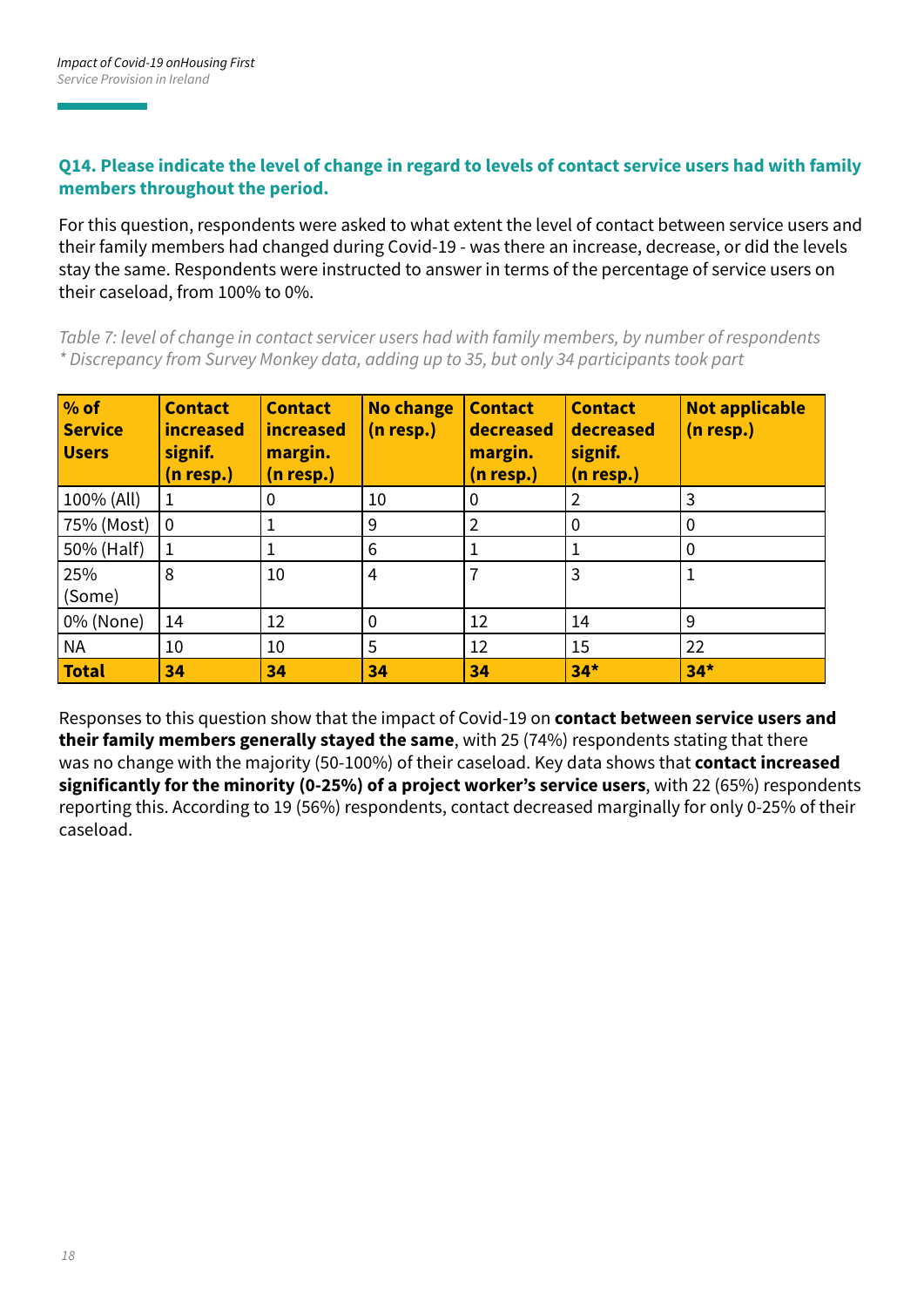#### **Q15. Please indicate the impact this period had on community relations/integration of service users. Round up to the nearest %.**

In this question, HF staff were asked to what extent has Covid-19 impacted on the community relations/ integration of service users - had relations improved, stayed the same or suffered. Respondents were instructed to answer in terms of the percentage of service users on their caseload, from 100% to 0%.

*Table 8: Impact on community relations/ integration on service users during Covid-19, by number of respondents*

| <b>Percentage of</b><br><b>Service Users</b> | <b>Community</b><br>relations/<br>integration<br>suffered a lot<br>(n resp.) | <b>Community</b><br>relations/<br>integration<br>suffered a little<br>$(n$ resp.) | <b>Community</b><br>relations/<br>integration<br>improved a little<br>(n resp.) | <b>Community</b><br>relations/<br>integration<br>improved a lot<br>$(n$ resp.) |
|----------------------------------------------|------------------------------------------------------------------------------|-----------------------------------------------------------------------------------|---------------------------------------------------------------------------------|--------------------------------------------------------------------------------|
| 100% (All)                                   | 14                                                                           | 4                                                                                 | 0                                                                               | 0                                                                              |
| 75% (Most)                                   | 7                                                                            | $\overline{2}$                                                                    | 0                                                                               | 0                                                                              |
| 50% (Half)                                   | 6                                                                            | 9                                                                                 | $\overline{2}$                                                                  | 1                                                                              |
| 25% (Some)                                   | 3                                                                            | 6                                                                                 |                                                                                 | 3                                                                              |
| 0% (None)                                    | $\overline{2}$                                                               | 5                                                                                 | 11                                                                              | 14                                                                             |
| NA                                           | 3                                                                            | 8                                                                                 | 14                                                                              | 16                                                                             |
| <b>Total</b>                                 | $34*$                                                                        | 34                                                                                | 34                                                                              | 34                                                                             |

*\*Discrepancy from Survey Monkey data, adding up to 35, but only 34 participants took part*

Responses to this question show that the impact of Covid-19 on **community relations/ integration was experienced in terms of a general decrease**, with 21 (62%) respondents reporting that community relations suffered a lot for the majority (75-100%) of their caseload.

Other key data shows that 15 (44%) respondents stated that community integration had suffered a little for 50-100% of their service user caseload. **There was very little in the way of positive impact from Covid-19 on community relations**, with no respondents reporting a positive impact on the majority (75-100%) of their caseload. 14 (41%) respondents reported that community relations had improved a lot for 0% of their service users.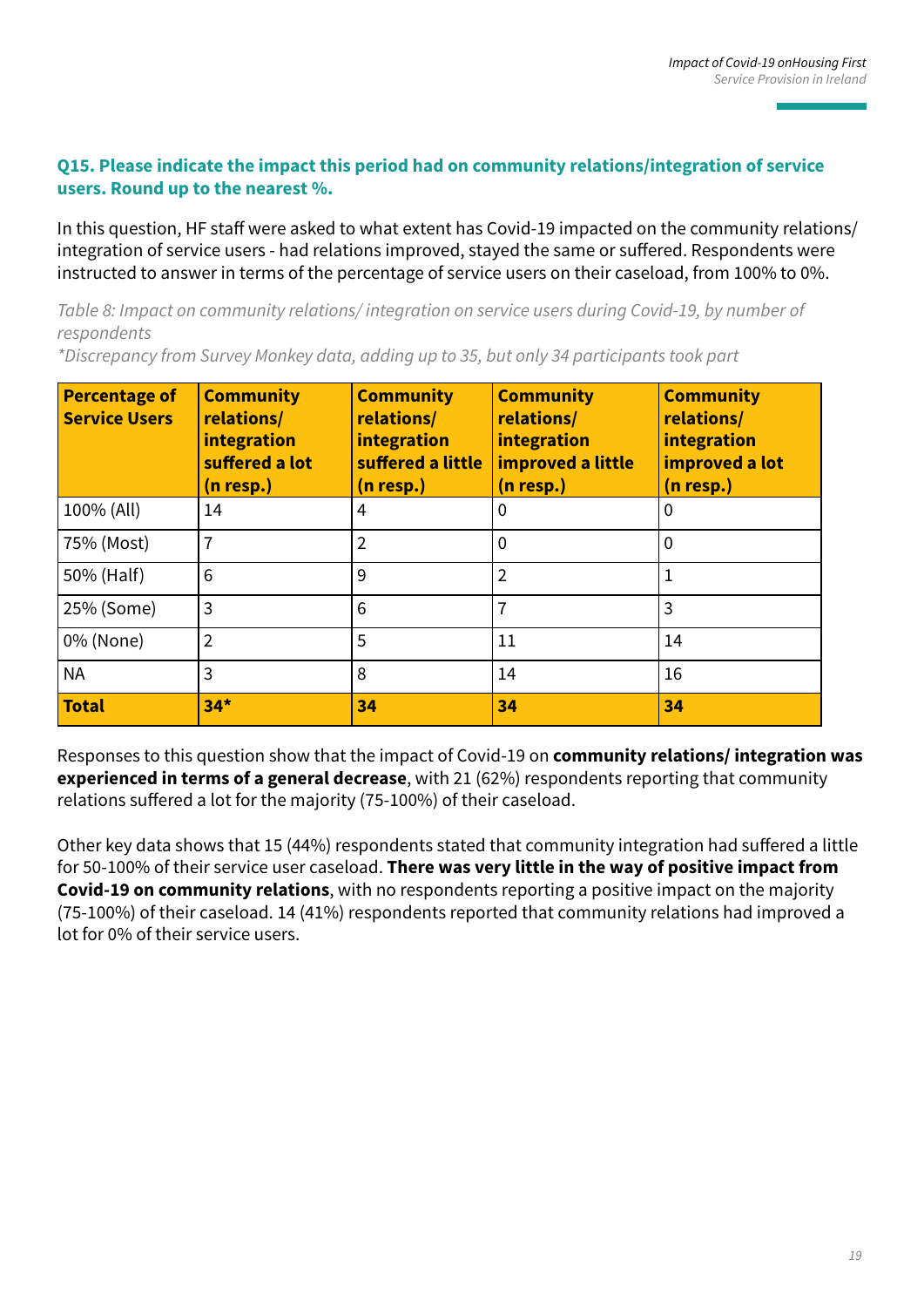#### **Q16. Please indicate the impact this period had on service users in relation to engagement with other services (GP, Mental health, substance misuse supports, etc.) being disrupted or unavailable.**

Respondents were asked to what extent has Covid-19 impacted on service users' engagement levels with other relevant services – had there been a negative impact, no change, or a positive impact. Respondents were instructed to answer in terms of the percentage of service users on their caseload, from 100% to 0%.

*Table 7: level of change in contact servicer users had with family members, by number of respondents \* Discrepancy from Survey Monkey data, adding up to 35, but only 34 participants took part*

| <b>Percentage</b><br>of Service<br><b>Users</b> | <b>Significant</b><br>neg impact<br>n resp.) | <b>Marginal</b><br>neg impact<br>(n resp.) | <b>No neg</b><br>impact<br>(n resp.) | <b>Marginal</b><br>pos impact<br>(n resp.) | <b>Significant</b><br>pos impact<br>(n resp.) |
|-------------------------------------------------|----------------------------------------------|--------------------------------------------|--------------------------------------|--------------------------------------------|-----------------------------------------------|
| 100% (All)                                      | 7                                            | 3                                          | $\overline{2}$                       |                                            | 0                                             |
| 75% (Most)                                      | 6                                            | $\overline{2}$                             | $\overline{2}$                       |                                            | 0                                             |
| 50% (Half)                                      | 5                                            | 8                                          | $\overline{4}$                       | 0                                          | 0                                             |
| 25% (Some)                                      | $\overline{7}$                               | 7                                          | 4                                    | 3                                          | $\overline{2}$                                |
| 0% (None)                                       | 3                                            | 3                                          | 9                                    | 11                                         | 12                                            |
| <b>NA</b>                                       | 6                                            | 11                                         | 13                                   | 19                                         | 20                                            |
| <b>Total</b>                                    | 34                                           | 34                                         | 34                                   | 34                                         | 34                                            |

Answers to this question would suggest that the impact of Covid-19 on **service users' engagement levels with other services has had a negative impact overall**. 18 (53%) respondents stated that this was a significant negative impact for most (50-100%) of their caseload, while 13 (38%) answered that there was a marginal negative impact for 50-100% of their service users. If we take these two figures together, then there were 31 (91%) respondents who answered in the negative for the impact on engagement levels for their service users (50-100% caseload) with other services such as GP mental health, substance misuse supports.

For 50-100% of their caseload, only 8 (24%) respondents answered that there was no negative impact on their service users' engagement levels with other services, while only 1 (3%) stated that there was marginal positive impact for their caseload. 11 (32%) responded that 0% of their caseload experienced a marginal positive impact, while 12 (35%) answered that 0% of their service users experienced a significant positive impact for engagement levels with other services.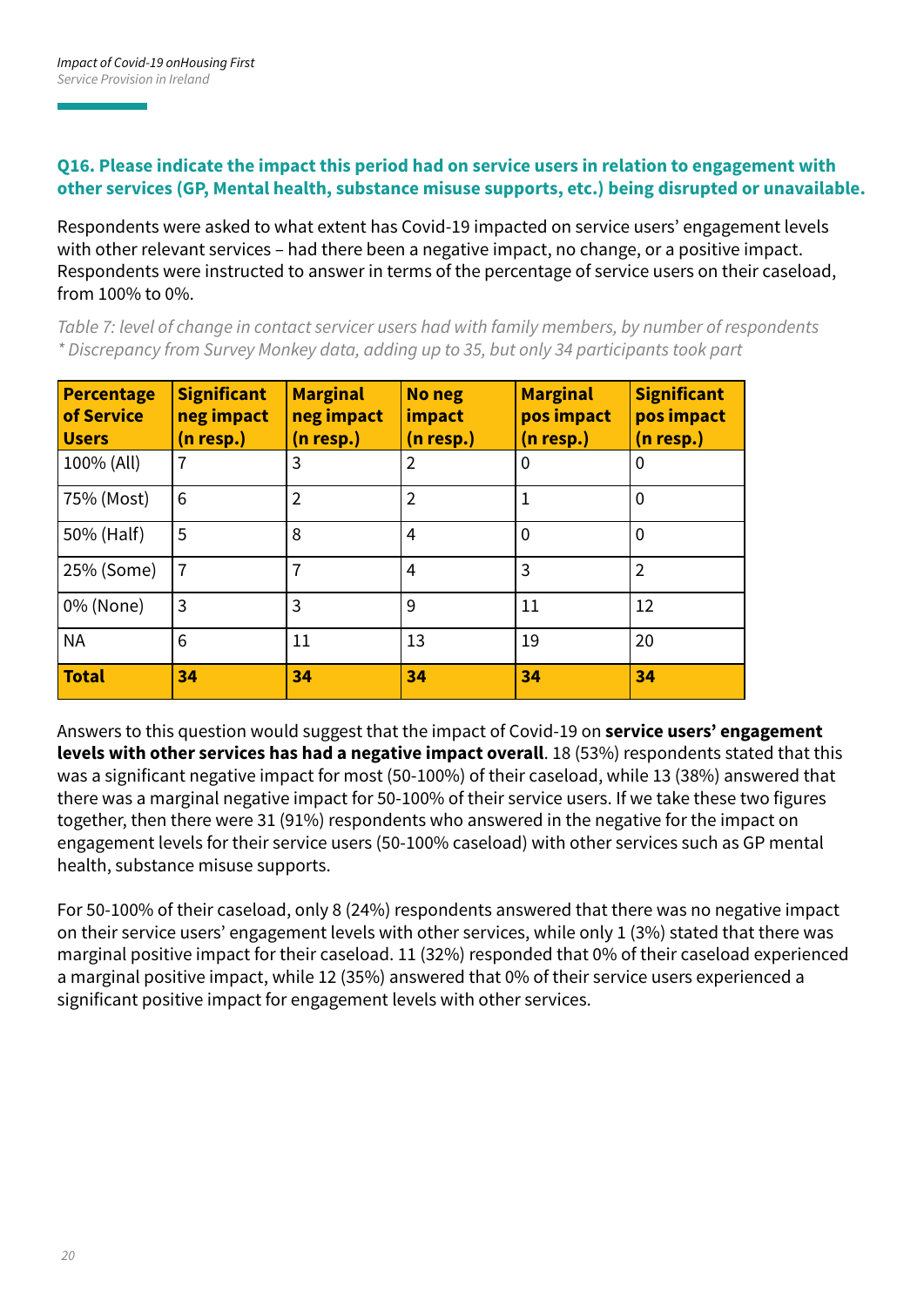#### **Q17. Which statement best describes your experience of the impact of Covid-19 on the availability of appropriate accommodation for service users**

Respondents were asked their experiences of the availability of appropriate accommodation for their caseloads during Covid-19. They were asked about the impact that Covid-19 had on housing stock during this time.



*Graph 8: HF staff's experiences of property availability during this period*

Interestingly, responses related to the availability or lack of availability of appropriate accommodation as a result of Covid-19, were split almost straight down the middle. 16 respondents answered that more suitable properties had become available, while 18 responded that less properties had become available or stayed at the same level pre Covid-19.

For the question, 'More properties became available and we were able to transfer existing service users and accommodate new service users' and 'Less properties were available' there were the same amount of respondents, 10 for each (29%).

Some of the comments from this survey, might help to provide more context on these numbers:

*"For our Housing First clients (not the whole homeless population) I felt it did not affect the number of properties that were available."*

*"A lot construction or signing off was delayed or disrupted."*

*"SU's were being placed in temporary accommodation but access to permanent accommodation options were unavailable for a large period of time."*

*"NIHE stopped all allocations at the beginning of Covid19 lockdown which meant more service users staying in short term accommodation, standard and non-standard. Things improved a little during the summer months."*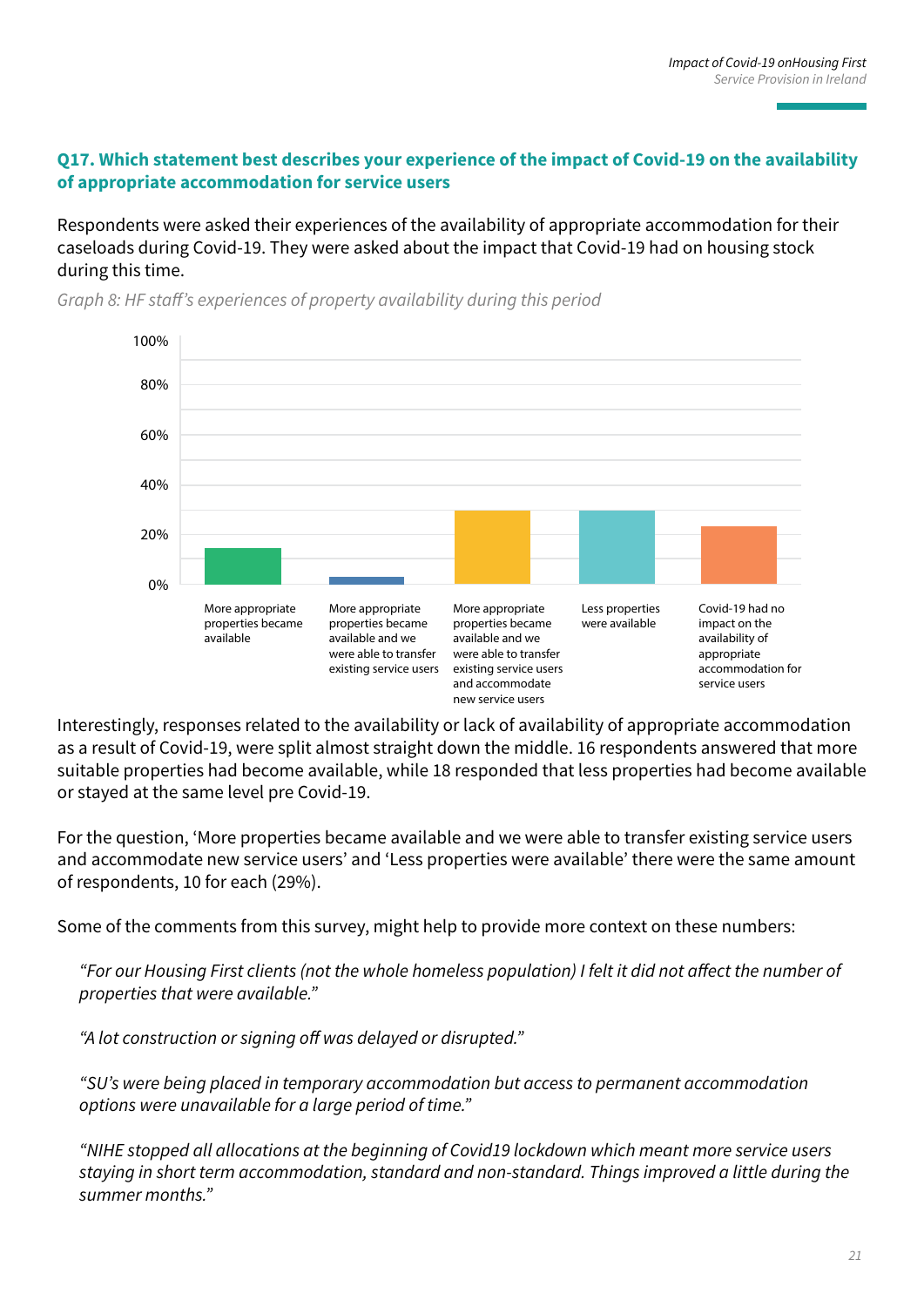### RECOMMENDATIONS FROM STAFF

In this section the recommendations and new ways of working developed by HF front line staff is discussed and analysed. This section covers questions 18-20.

#### **Q18. How confident are you in your organisation's capacity to prepare and respond to a second wave of Covid-19?**

This was the first question in this survey looking at the recommendations from staff in relation to responding to Covid-19. This particular question asked respondents to indicate their level of confidence in their organisation's ability to deal with a second wave of Covid-19.



*Graph 9: HF staff's levels of confidence in their organisation's ability to respond against a second wave of Covid-19*

The vast majority of survey respondents (88%), were positive in their responses to their organisation's ability to prepare and respond to a second wave of Covid-19. 50% stated that they were 'Very confident', and 38% were 'Confident'.

This is important in terms of continuing service delivery to customers, particularly as the nature of Covid-19 is unpredictable and is still affecting Irish society nearly one year into the initial crisis.

As one respondent said, *"The safety practices put in place for staff and service users were excellent and I would be very confident of the services response to a second wave of Covid 19."*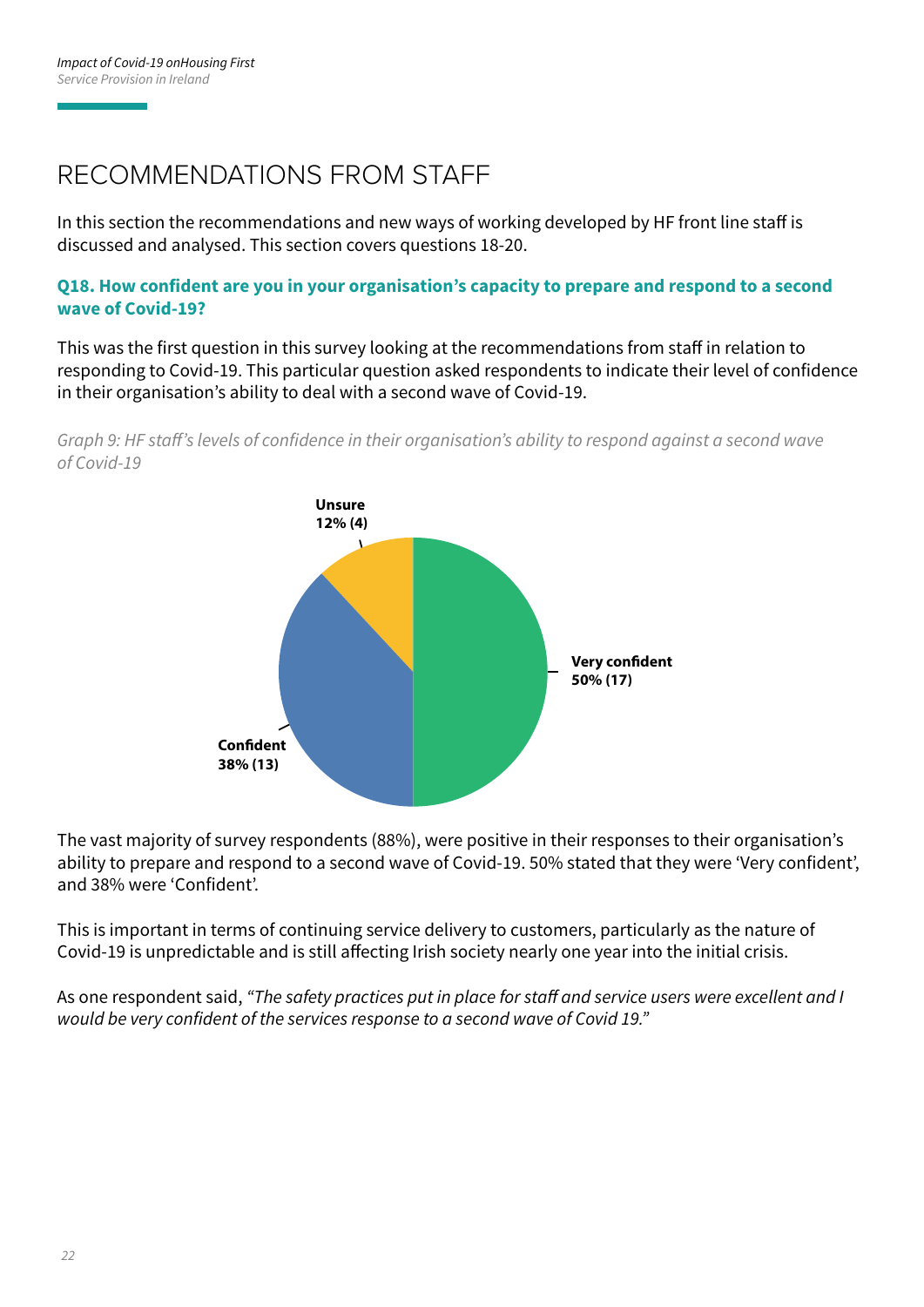#### **Q19. Please list and describe particular methods of working that were developed and introduced during this period that you feel should be retained into the future.**

This question was open-ended and provided HF staff with the opportunity to put forward suggestions and ideas for new ways of working and measures they would like to see brought forward as a result of Covid-19 adaptations.

Out of the 34 responses:

- Zoom/ online video meetings were mentioned by 15 (44%)
- Working from home/ remote working mentioned by 7 (21%)
- Increased cleaning, use of PPE & social distancing mentioned by 7 (21%)
- Virtual/ online supports mentioned by 5 (15%)
- More collaboration and communication with other services and agencies mentioned by 4 (12%)
- Other initiatives that were mentioned in this survey included increased telephone communication, new harm reduction techniques developed during Covid-19, more frequent supervisions, and trying to retain face-to-face contact and supports.

*"More remote working - zoom meetings etc."*

*"Social distance, cleanliness, increased phone call."*

*"Increased use off PPE. Having a thermometer on hand and social distancing."*

*"As in line with government guidelines asking those who could work from home to do so, we worked from home for two days a week in order to minimise our interactions with one another and reduce traffic in the building. As this was doable and given the request from the government I do think that if we can at all work from home even for a day or two and just do calls and admin, then potentially we should be doing so. Either way it doesn't bother me though I'm also quite happy to continue being in the office."*

*"Virtual support for clients via FaceTime."*

*"Virtual supports service - online nursing, addiction and mental health supports."*

*"Better communication between services. More of a push to move people from emergency accommodation or accommodation unsuitable to their needs."*

*"More frequent supervisions. Use of zoom, hangouts for meetings - these actually proved to be more efficient. Still can't beat face to face though. Closer communication with partner agencies. The Housing Executive used emergency private rented accommodation to get people off the street - needs to continue."*

*"Meetings with external agencies via Zoom. Closer links with GP surgeries with an advocacy role for HF Staff."*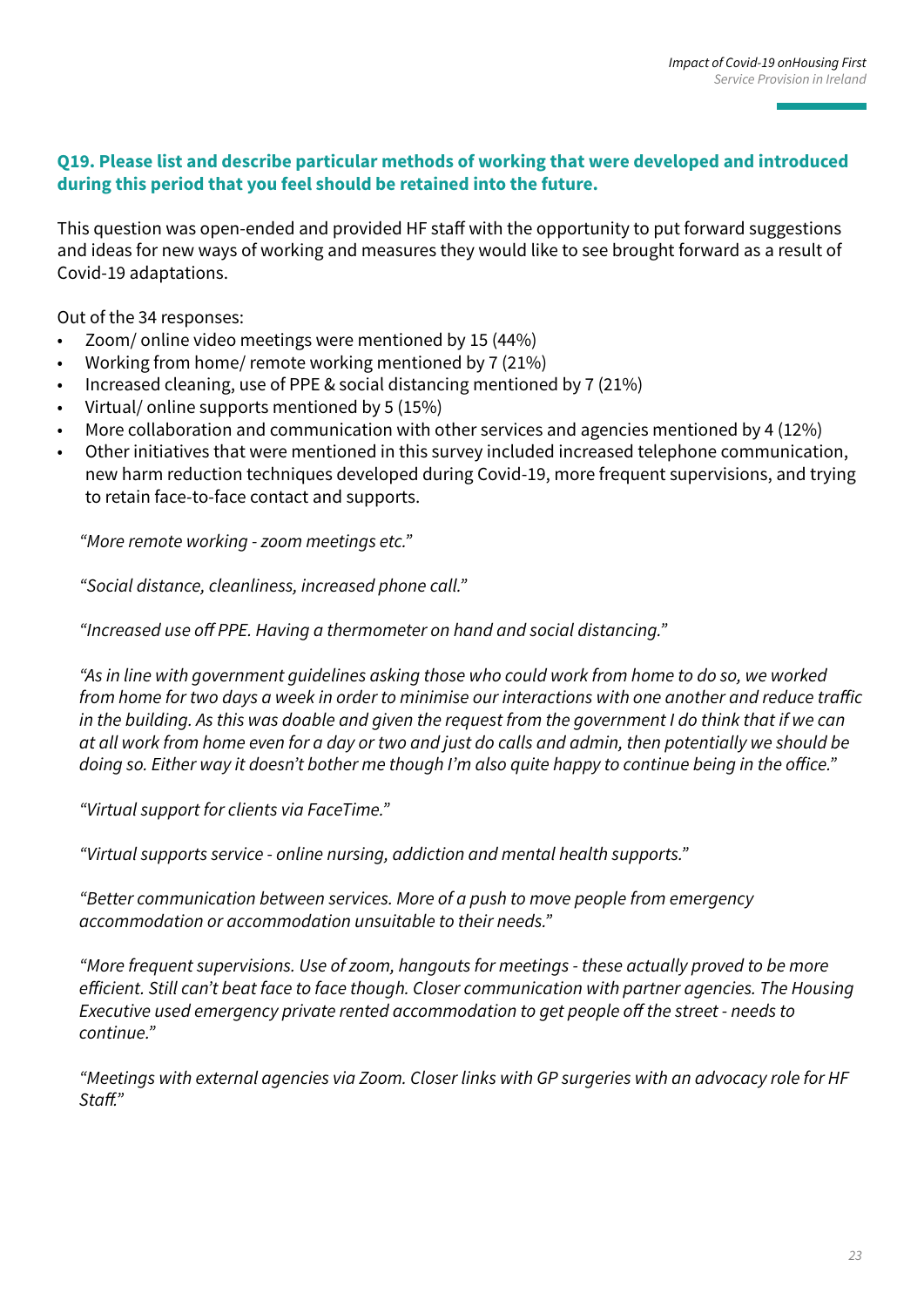#### **Q20. Following from the lock-down earlier in the year, and now having entered a second lockdown, which statement best describes how you feel?**

The final question asked how prepared respondents felt in light of a second lock-down after having experienced the first one.



*Graph 10: HF staff's level of preparedness for a second wave of Covid-19*

In line with other similar questions in this survey, respondents scored highly (67%) on their level of preparedness for a second lock-down. However, nearly a quarter of respondents were unsure about how they felt, and this may require more investigation as to what this means and what supports might be needed.

On this question, respondents again mentioned the risk to staff, and the difficulties in maintaining social distancing, whilst still providing quality one-to-one support:

*"I feel I am used to working in this covid environment now. The risks are still the same and we are exposed to them more than the general population. We do have all the PPE we need but our ability to not do home visits or when we do them of them being less than 15mins in duration is 75% of the time not possible unless they are only brief interventions/ drop offs of food and meds. Many of our high support tenants do not have phones. When we reduced visits their tenancies almost broke down. Therefore, the success of the team and the tenants requires regular human face to face contact. I feel we have been supported in reducing the risks of covid with PPE but that the Housing First approach is mutually exclusive to a social distancing approach for high support tenants (of which vast majority are). How do we square this circle? I don't know."*

*"In a sense I do think that working from home a couple of days a week protected staff a bit more and*  was appropriate in terms of the welfare and safety of staff as well as being in line with government *guidelines. I think we could be doing this now reducing physical interactions with each other, with other people in the office and with clients to an extent."*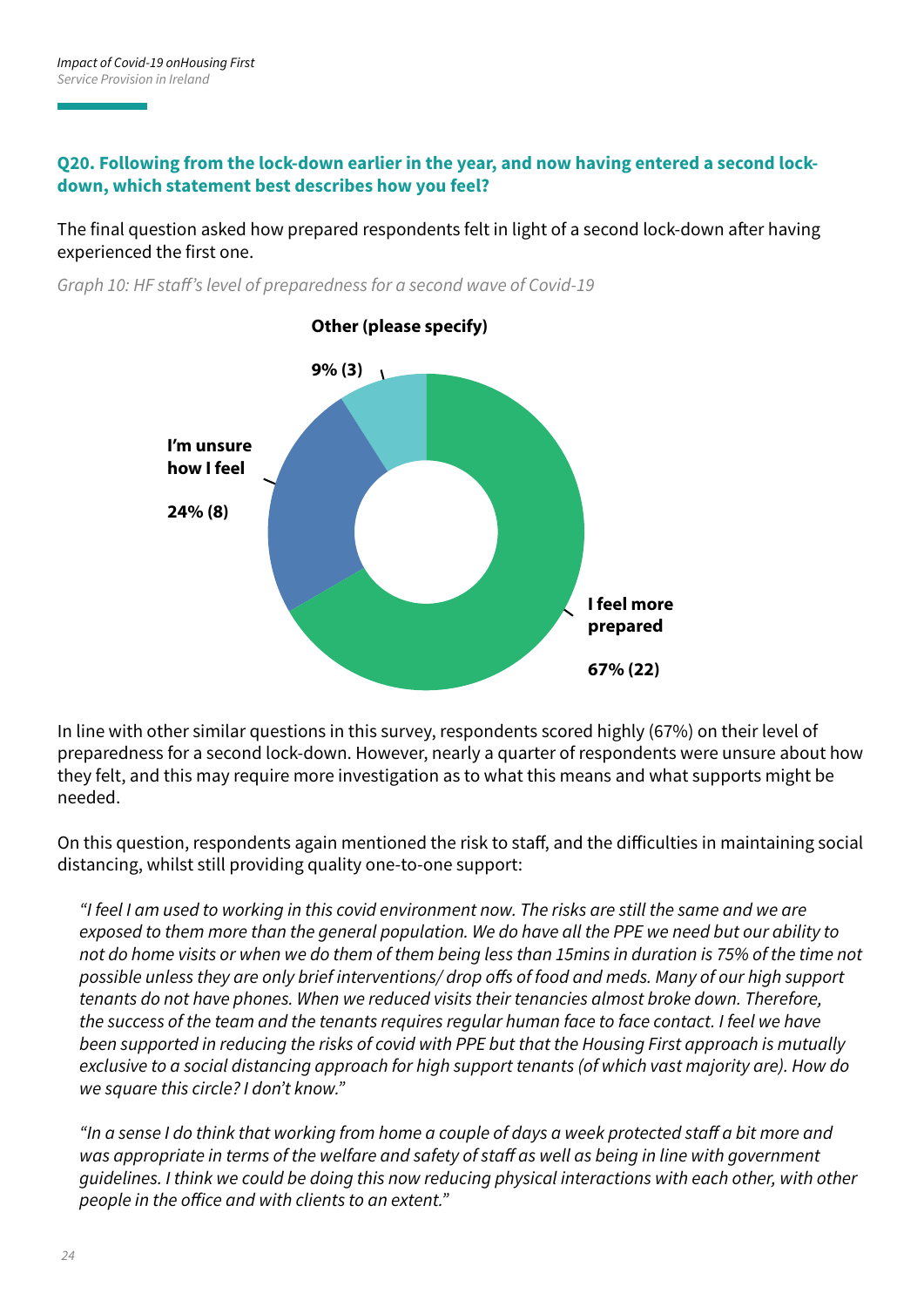# **CONCLUSION**

From the results of this survey, there appear to be a lot of positives with regards to the supports and adaptations that have been made by organisations in relation to the Covid-19 crisis. Staff adapted quickly to an ever-changing and complex environment. They used the tools that were available to them, whilst also trying to deliver home visits, albeit within public health guidelines.

The insight of frontline workers has been invaluable and has provided information on the experiences of some of their service users during this time and the affects that lock-down restrictions had on their relationships with family, community and other relevant services.

#### **HF Staff**

Staff were provided with the necessary PPE equipment and training, and this is reflected in the scores for the questions related to service's actions and the feelings of preparedness from staff in the face of another lock-down. Staff were also satisfied with the measures put in place to support them and their colleagues during Covid-19, with a score of 67% from respondents.

However, it did appear that staff workloads increased, particularly at the beginning of the crisis, as other services disengaged and were unable to provide the same level of support pre Covid-19. While this may have improved since then as new ways of working have been developed, perhaps staff in the Housing First services may benefit from some kind of recognition of their support provided, despite a lot of uncertainty and risk to their own health working on the front-line.

HF Staff reported that there had been a level of moderate and major impact (84%) on service provision during Covid-19 and may account for some of the increases in ASB/ estate management issues, substance misuse and relapse. However, despite these difficult circumstances project workers adapted and still provided support through increased use of telephone calls, text messages and video calls. This continuity of care may have helped to contribute to the stable levels of 'Overdose intentional', 'Overdose accidental' and 'Suicide attempt'.

Another area that may warrant more investigation is the differing experiences of respondents in how they viewed the availability or lack of suitable accommodation for service users. This split was nearly fifty-fifty either way, and merits further research on these experiences and why some felt that there was more, or the same available, and the other half felt that there were less suitable properties.

Survey respondents adapted to the Covid-19 crisis and still provided services to their customers through using tech applications, such as Zoom FaceTime and other online supports. Flexible working also seemed to be helpful in dealing with this crisis, and was suggested as a new way of working where appropriate.